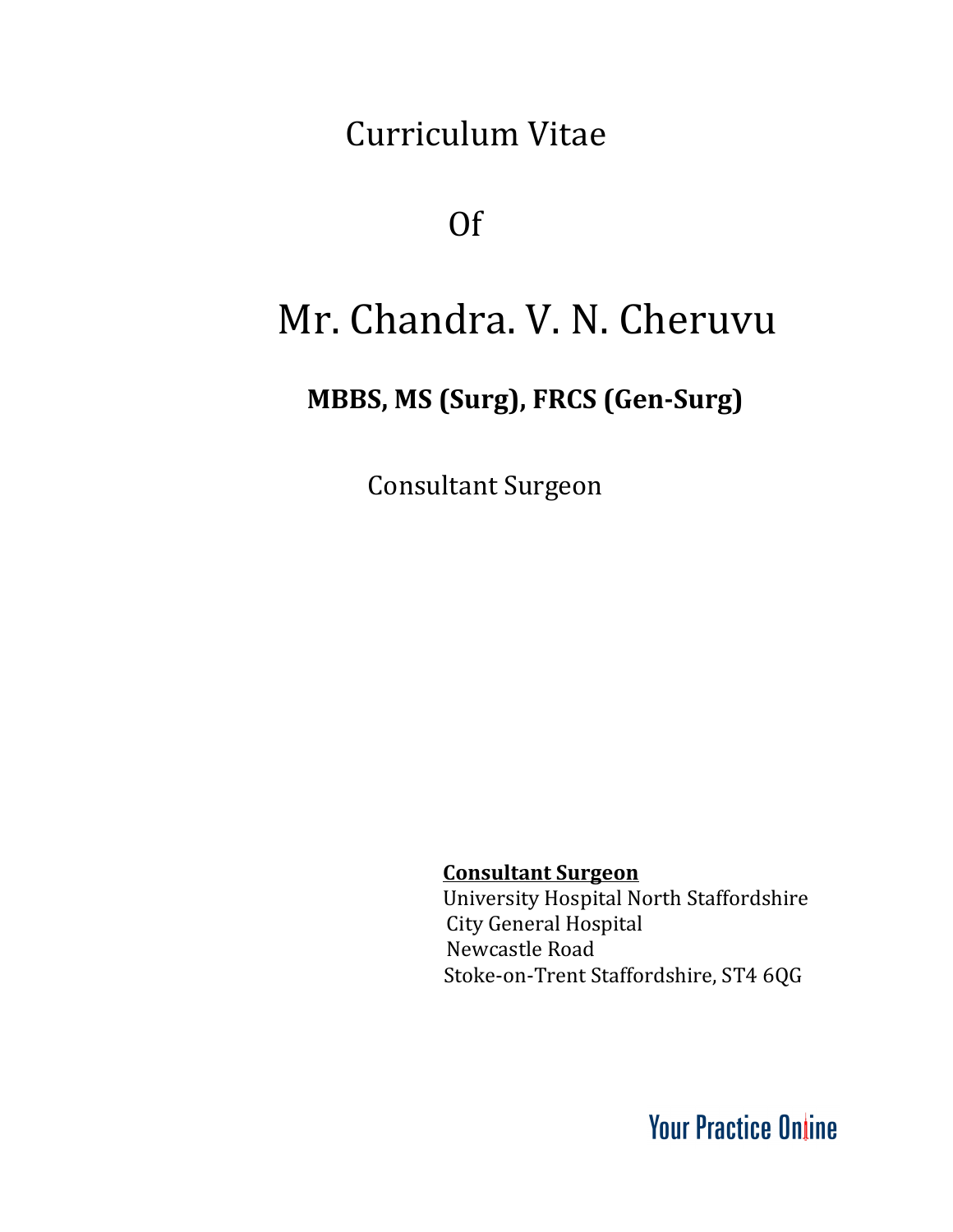### **Personal Details**

| Surname<br>Name: | <b>CHERUVU</b><br>CHANDRASEKHAR, VENKATA NAGA                                                                  |
|------------------|----------------------------------------------------------------------------------------------------------------|
| Address:         | 12, Harrowby Drive,<br>Newcastle-Under-Lyme, Staffordshire. ST5, 3JE UK                                        |
| Telephone:       | 01782 715 444 Hospital, Sec- 01782 679876                                                                      |
| Positions:       | Consultant Bariatric & Upper GI Surgeon<br>Lead Clinician – Bariatric Surgery<br><b>BOMSS</b> - Council Member |

### **Medical Education**

| <b>Nov 2014</b>  | <b>FAMS</b> (Fellow of Academy of Minimal Access Surgery)<br>Awarded by AMASI - In Dubai |
|------------------|------------------------------------------------------------------------------------------|
| <b>June 2004</b> | <b>FRCS</b> (Engl)                                                                       |
| January 1999     | Intercollegiate FRCS (Gen. Surg)<br>Specialty: Upper GI, HPB & Laparoscopy               |
| <b>June 1993</b> | <b>FRCS</b> (Glasgow)                                                                    |
| December 1989    | MS (Surgery), Kasturba Medical College, Manipal, India                                   |
| <b>June 1984</b> | <b>MBBS, Andhra Medical College, Visakhapatnam, India</b>                                |

### **Awards**

**Citizen of the Year 2005** North Staffordshire County & Stoke City Council Medical Innovation & Technology

**SHA** (Strategic Health Authority) **Innovations Award**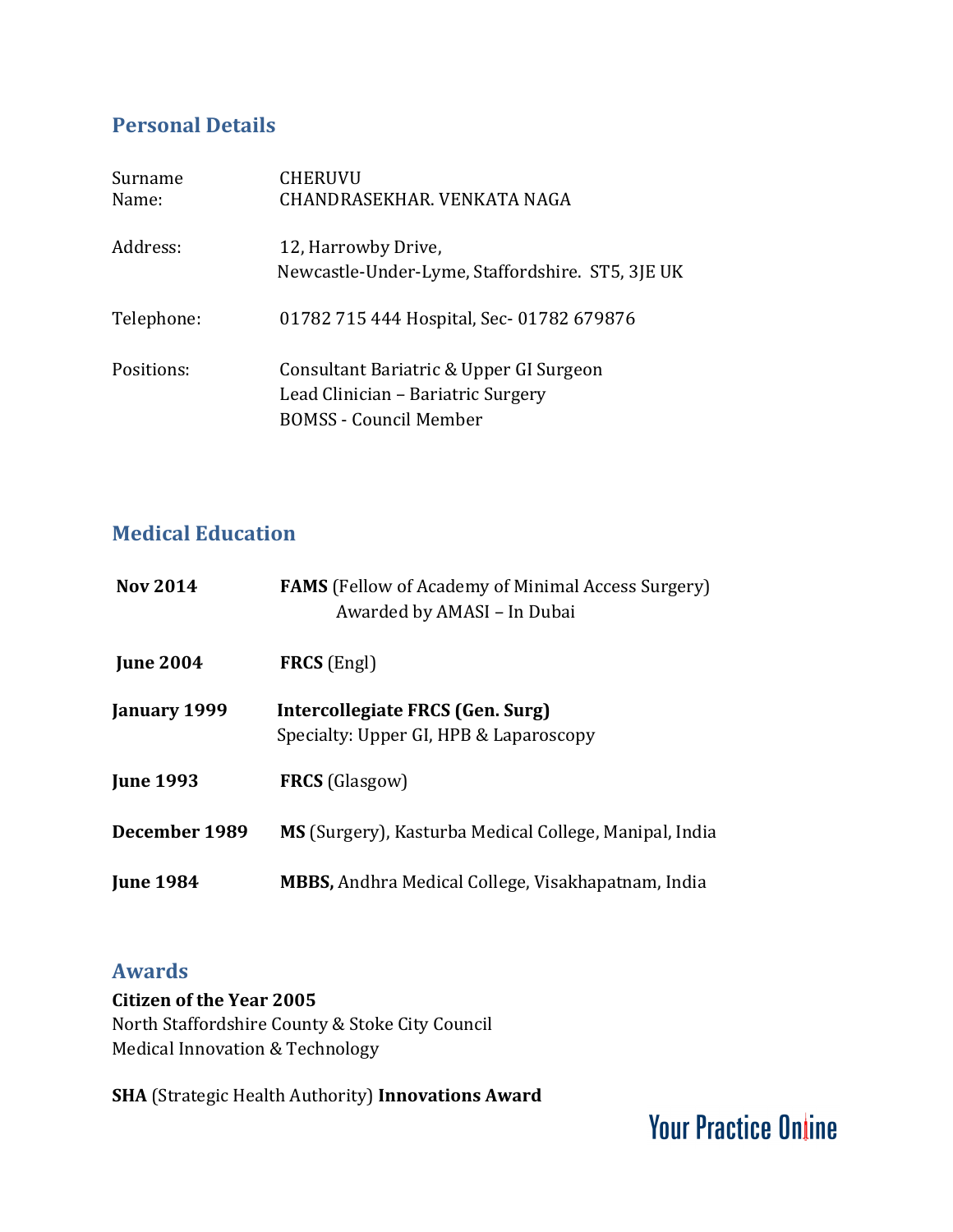Runner up – Day case Laparoscopic Anti- Reflux Surgery

**Fellowships** – **National Cancer Centre**

Tokyo, September 2003 Bariatric Centre Melbourne, October 2003

Awarded a Study Scholarship (GSE) by Rotary International for 8 weeks in Brazil (1991)

#### **Present Appointments**

#### **Consultant General & Upper GI Surgeon** From 2003

University Hospital North Midlands

I have been a consultant surgeon since 2003 in this busy teaching hospital, which is a specialist centre for Upper GI cancer. I have been appointed as the Lead Clinician for Cancer in 2006. I have a wide experience in general surgery, with special interest in advanced Laparoscopic Surgery and Upper Gastro-intestinal surgery. In addition, I perform Bariatric (Obesity) surgery & a joint Bariatric clinic with endocrinologists & Dietician. I have performed over 150 bariatric operations in Stoke apart from my earlier experience. These include Laparoscopic Gastric Banding, Laparoscopic Sleeve Gastrectomy and Laparoscopic Roux-Y Gastric Bypass.

There are ten surgeons dealing exclusively with upper GI cancer, benign disease and bariatric surgery. We have a weekly multi-disciplinary team meeting where all upper GI cancer cases are discussed. This unit routinely performs Open & Laparoscopic 3 stage, Ivor-Lewis, Left Thoraco-abdominal & Trans hiatal oesophago gastrectomies, Radical Total & Subtotal  $D^1\& D^2$  gastrectomies, Laparoscopic Nissen fundoplication & staging laparoscopy for malignant disease.

I do a general surgical on call where I deal with all major trauma, abdominal and other general surgical procedures.

We do a joint bariatric clinic every week with endocrinologists, dieticians & nurse specialists, which also includes a teaching clinic every third week for medical students form the Keele medical school.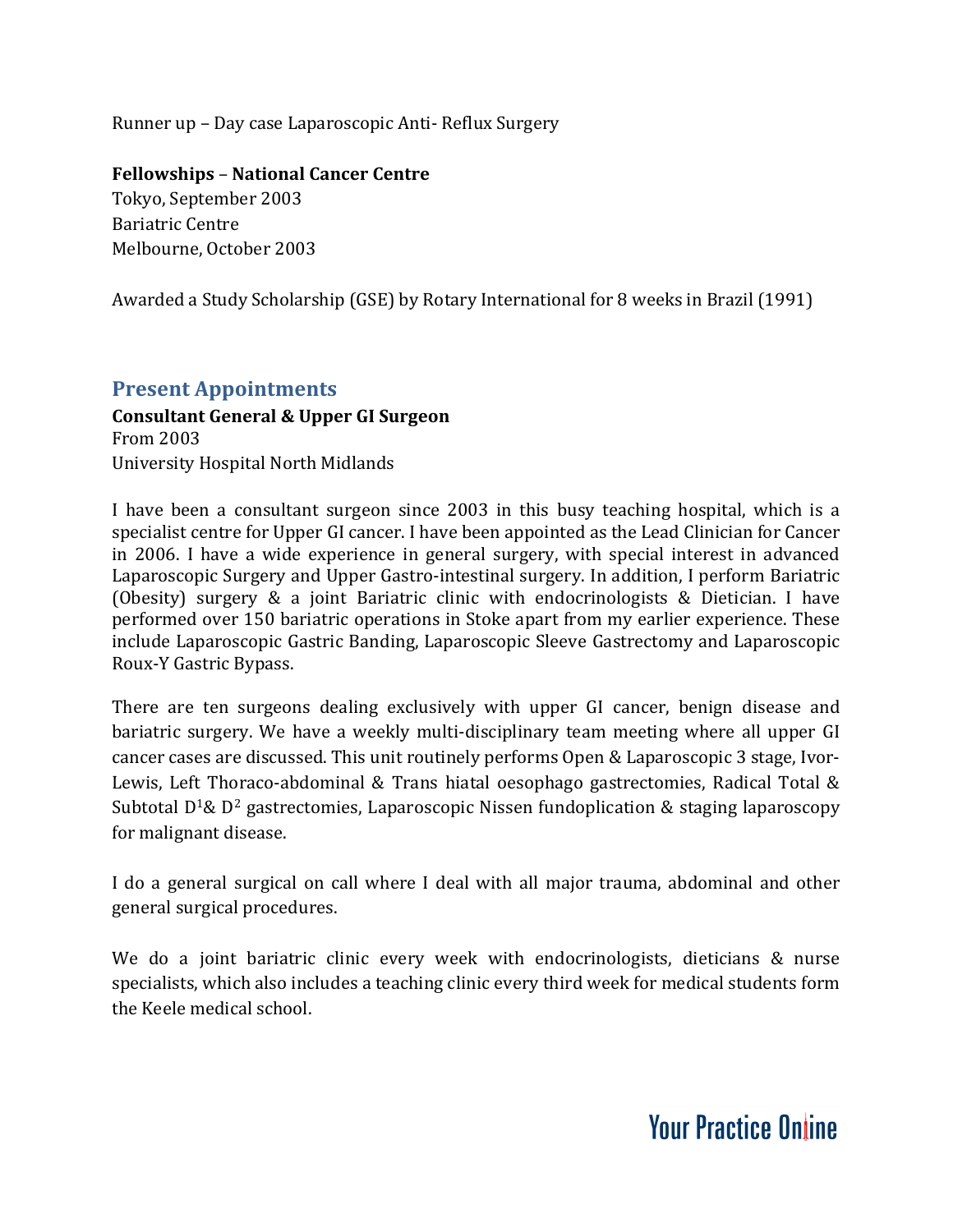#### **Previous Appointments**

**Post-CCST Laparoscopic Bariatric Fellow** 1/01/03 – 30/08/03 **University Hospital Aintree, Liverpool**

This unit also has a special interest in bariatric surgery & upper GI cancer. This hospital was a national recognised bariatric centre performing over 200 procedures per year in 2001-2002. I did the bariatric clinic on a weekly basis and weekly an all-day three session bariatric list on Wednesday and a weekly Thursday benign and cancer surgery list under supervision. This was a tertiary referral centre for North west of England & North Wales. I learnt the basic assessment, preoperative, & post-operative management of bariatric patients. I performed Laparoscopic Gastric banding, Open & Laparoscopic Roux-y Gastric bypass under supervision.

**Lecturer -Surgery** 1 /01/01- 31 /12/02 **St. James's University Hospital, Leeds**

This is a specialist tertiary referral upper GI unit & Research Unit – where I was involved in Advanced Upper GI cancer & Laparoscopic surgery.

### **Courses Attended**

| <b>March 1994</b> | Laparoscopic Surgery Workshop. Royal College of Surgeons, London |
|-------------------|------------------------------------------------------------------|
| <b>June 1994</b>  | <b>Colorectal Workshop, St Marks Hospital, London</b>            |
| October 1994      | Professional Relations Course, Knutsford, Manchester             |
| <b>April 1995</b> | Advanced Laparoscopic Skills Course - Prof. Cusheri, Dundee      |
| 1998              | Training the trainer's course                                    |
| September 2000    | <b>ATLS</b> Provider course, Cardiff                             |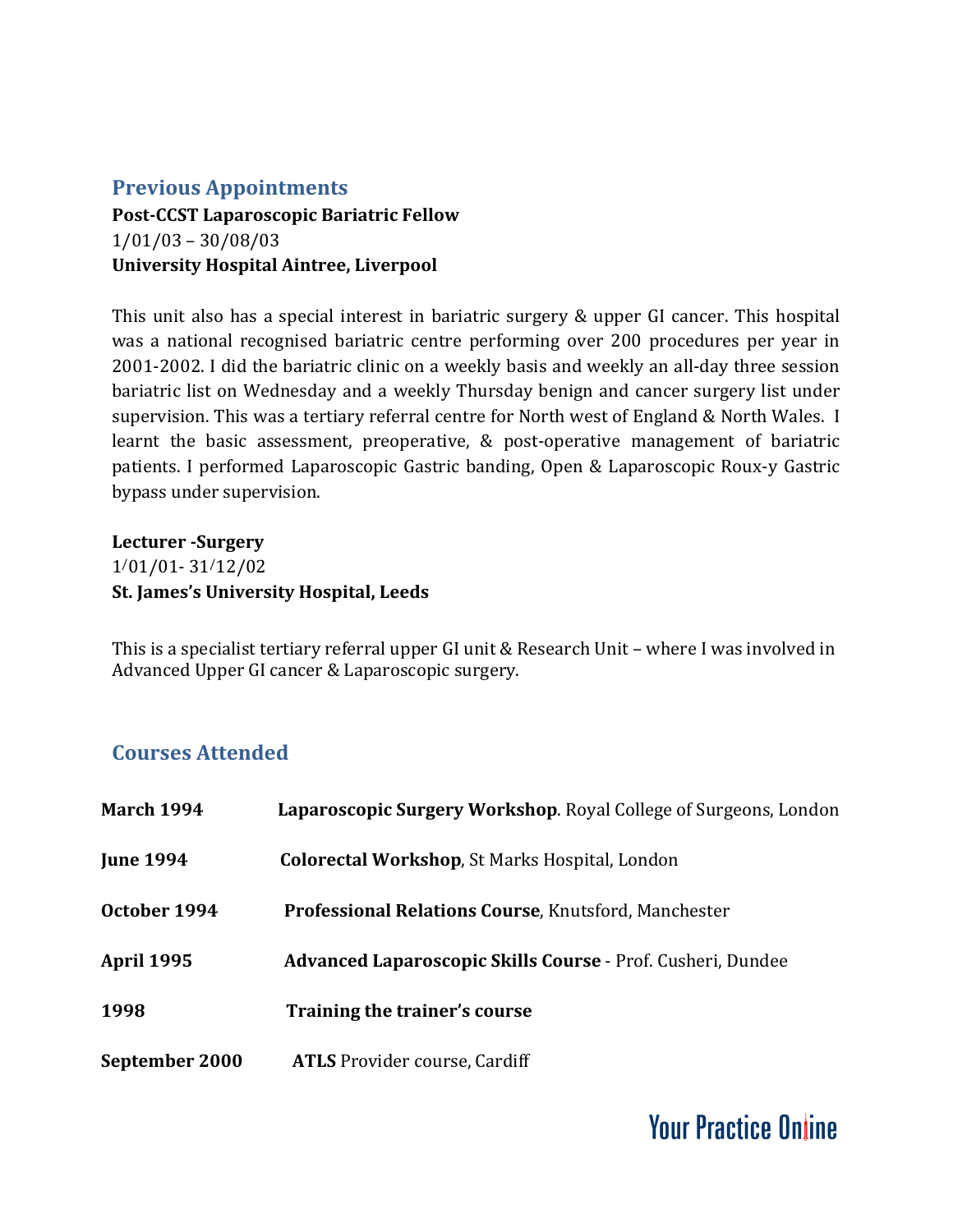| April 2001        | <b>SAGES</b> Advanced Laparoscopic Workshop, St. Louis USA                                     |
|-------------------|------------------------------------------------------------------------------------------------|
| September 2001    | <b>Leeds HPB</b> teaching day, St. James's Hospital, Leeds                                     |
| April 2002        | <b>GI Masterclass - University Hospital Cardiff, Wales</b>                                     |
| <b>July 2003</b>  | Bariatric Surgical Course, European Institute, Hamburg                                         |
| <b>March 2004</b> | Alpine Meet the Experts Bariatric course in Salfenden, Austria                                 |
| November 2004     | <b>Post-Graduate Diploma course at EITS Strasbourg</b><br><b>Advanced Laparoscopic Surgery</b> |
| 2009              | <b>SILS course in IRCAD, Strasbourg</b>                                                        |
| <b>May 2012</b>   | <b>High Resolution Manometry Workshop, San Diego, USA</b>                                      |

### **Experience**

#### **Clinical Experience in Training**

I have over 14 years of general surgical experience at consultant level in a teaching hospital in UK. I initiated the Upper GI cancer centre in 2003 in Stoke University Hospital and later in 2006 initiated the Bariatric Surgical Service which is now recognised as a major Bariatric centre in UK. This service has grown rapidly where we appointed three bariatric surgeons. I am a recognised trainer for Level 3 Pre CCST-trainees in gastrointestinal surgery as well as in the wide repertoire of general surgery. I have performed Ivor-Lewis oesophagogastrectomies, both D1& D3 gastrectomies, Open & Laparoscopic Nissen Fundoplication, Hepatico-Jejunostomies low anterior resections with TME (total meso-rectal excision), Abdomino-Perineal Resections (APR), Delorme's rectopexy, Reconstructive Ileo-Anal Pouch Surgery, apart from other routine general surgical elective & emergency work.

I have a particular interest in both lower & upper GI diagnostic & therapeutic endoscopy. I am JAG recognised trainer for Upper GI endoscopy. I have also performed Femoro-popliteal grafts, performed aortic aneurysm surgery & fem-distal graft procedures. I have done a few augmentation & reduction mammoplasty, abdominoplasty in addition to routine breast cancer surgery. I have had some useful experience in endocrine surgery- Thyroidectomy and Adrenalectomy.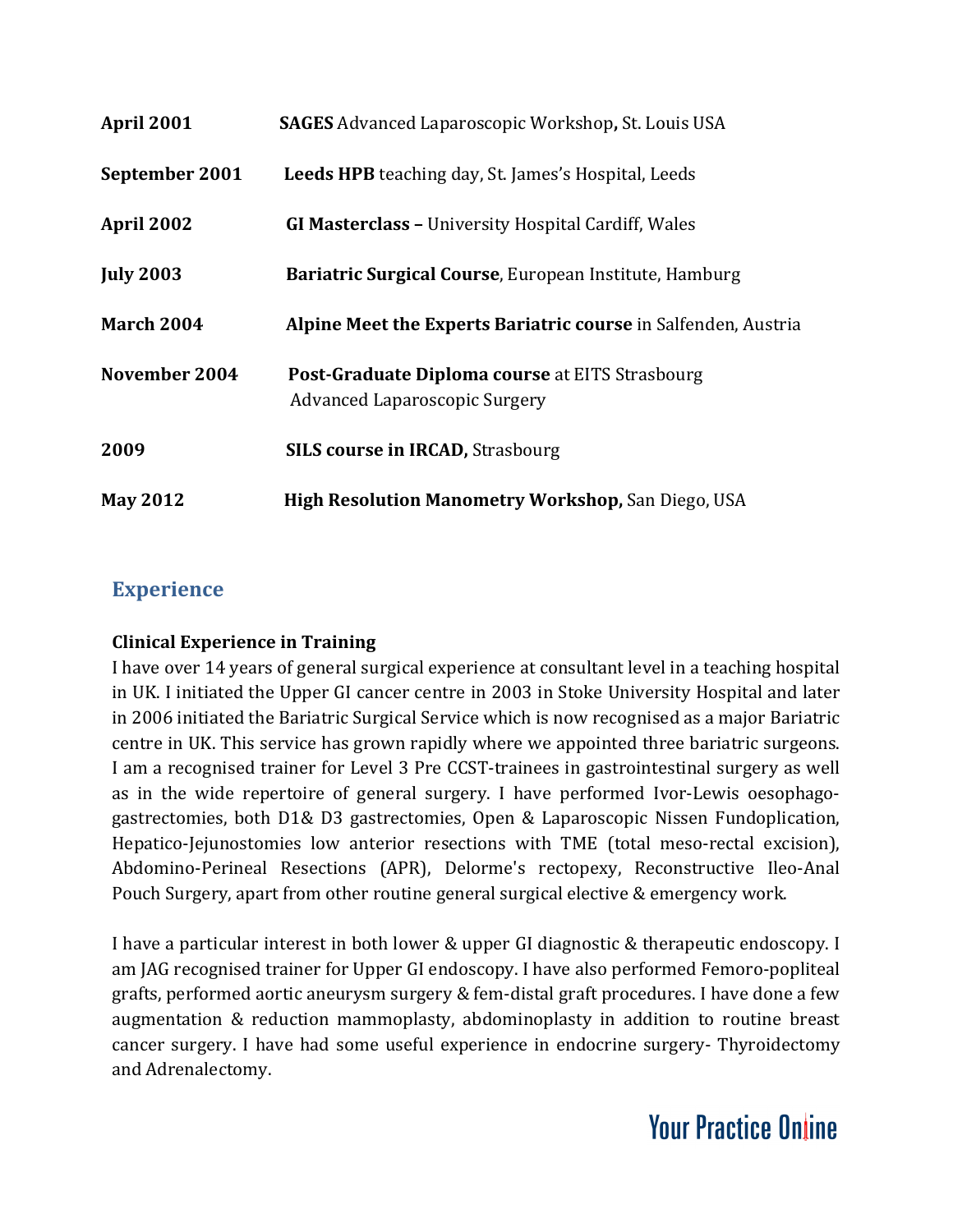#### **Emergency & Trauma Experience**

We have a major trauma centre and I routinely deal with major abdominal trauma, both Blunt and penetrating injuries. These include oesophageal, diaphragmatic, duodenal & bowel injuries in addition to solid organ injuries i.e., liver, spleen, pancreas & kidneys.

I routinely performed thoracotomies for oesophageal perforation's & major laparotomies in the emergency settings. I had been an active member of hospital GI bleed- endoscopic & surgical team for 6 years.

#### **Presentations (Oral & Poster Presentations)**

Post graduate Student lecture on "Genito- Urinary Tuberculosis" CVN Cheruvu, K. Venugopal. (1987) Postgraduate Academic Society, KMC, Manipal (Oral)

Clinicopathological Study of Carcinoid Tumour CVN Cheruvu, HD Shenoy South India CME, Manipal India, June 1988 (Oral)

Is Diagnostic Laparoscopy in Chronic Abdominal Pain a Useful Therapeutic Guide? CVN Cheruvu, MD Koya, VR Chowdary, AAG Thomson Autumn meeting of the Association of Endoscopic Surgeons of Great Britain and Ireland (ALSGBI) Leicester. UK, 1st /2nd November 1996 (Oral)

Percutaneous Feeding Jejunostomy, A Simple Laparoscopic Technique CVN Cheruvu, GPH Gui, AGTW Fiennes Autumn meeting of the Association of Endoscopic Surgeons of Great Britain and Ireland (ALSGBI). Leicester .UK, 1st /2nd November 1996 (Poster)

Can Pre-Operative Factors Predict Relief by Cholecystectomy? GPH Gui, CVN Cheruvu, N. West, KS Sivaniah. AGTW Fiennes 4th International Congress of the European Association for Endoscopic Surgeons. (EAES) Trondheim, Norway, 23rd - 26th June 1996 (Poster)

Feeding Jejunostomy: Percutaneous Laparoscopic-Guided Technique GPH Gui, C Cheruvu, AGTW Fiennes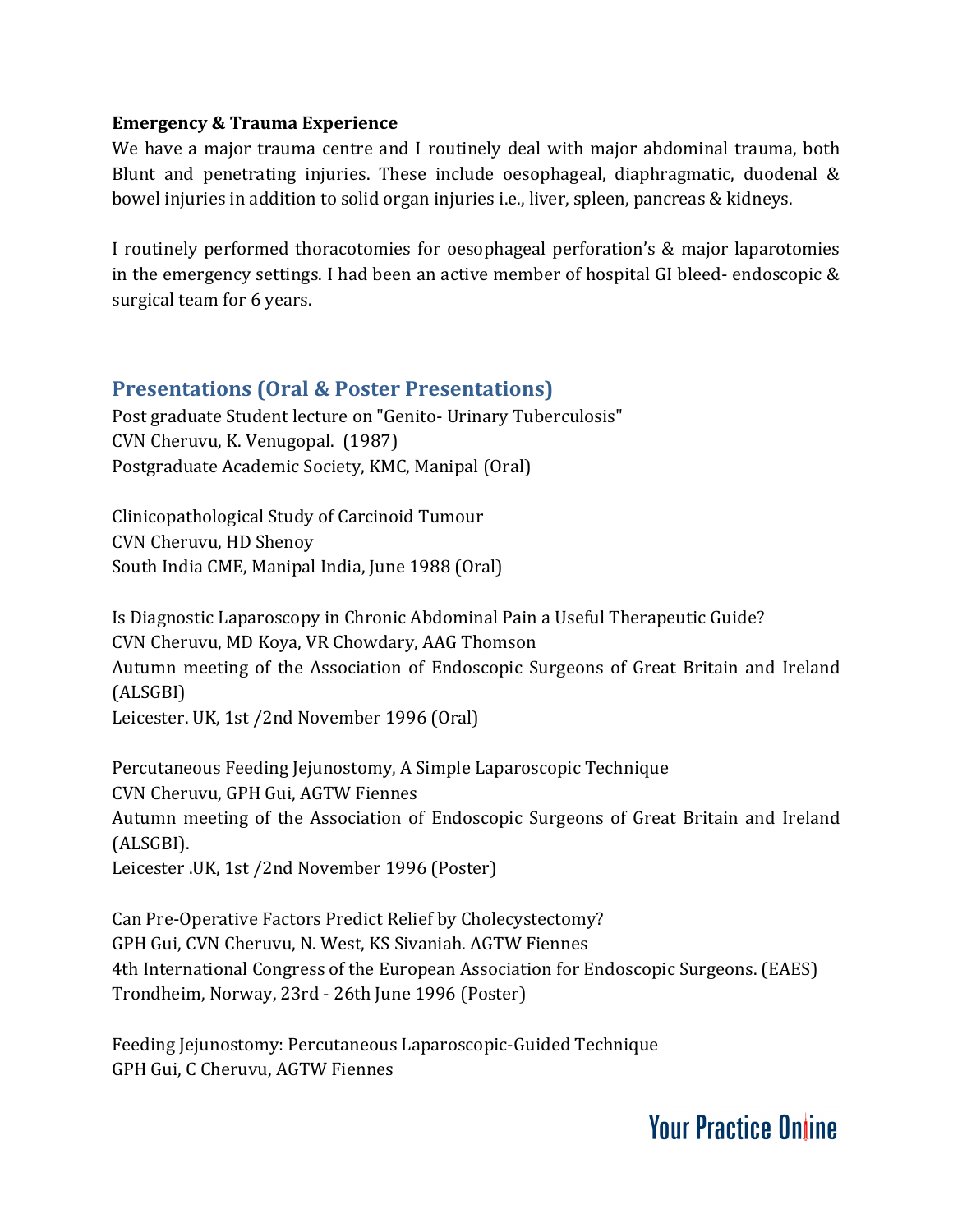4th International Congress of the European Association for Endoscopic Surgeons (EAES), Trondheim, Norway 23-26 June 1996 (Poster)

Value of Diagnostic Laparoscopic in Chronic Abdominal Pain CVN Cheruvu, S. Singh, M Koya, AAG Thomson 11th Asian Surgical Biannual Surgical Congress. Hong Kong 2nd - 5th March 1997 (Oral)

Completion and Accuracy of Discharge Letters after Day Case Surgery GPH GUI, CVN Cheruvu, I Subak Sharpe, L Bidlake, AGTW Fiennes 2<sup>nd</sup> International Congress on ambulatory Surgery, London 15<sup>th</sup>-18<sup>th</sup> April 1997 (Poster)

Therapeutic Considerations of Diagnostic Laparoscopy in Chronic Pain at Medium- Term Review CVN Cheruvu, NS Kumar, VR Chowdary, AAG Thomson SMIT 9th Annual international meeting. Kyoto, Japan 14<sup>th</sup> -16<sup>th</sup> July 1997 (Oral)

Preoperative ERCP Predicts a Difficult Laparoscopic Cholecystectomy CVN Cheruvu, S Singh, J Mathew, M Uheba and IM Paterson SMIT 9th Annual international meeting. Kyoto, Japan 14<sup>th</sup> –16<sup>th</sup> July 1997 (Oral)

The Need for a Pre-operative ERCP Predicts a Difficult Laparoscopic Cholecystectomy CVN Cheruvu, S Singh, J Mathew, M Uheba, IM Paterson Annual Scientific meeting of the Association of Surgeons of Great Britain & Ireland. Edinburgh, (ASGBI) May13-15<sup>th</sup>1998 (Oral)

Judicious Use of Stents in Difficult CBD Stones Is Safe & Effective CVN Cheruvu, S Singh, J Mathew, M Uheba and IM Paterson Annual Scientific meeting of the Association of Surgeons of Great Britain & Ireland. Edinburgh, ASGBI) May13-15<sup>th</sup>1998 (Oral)

Surgical Outcome After Treatment of Advanced O-G Cancer with Combination Chemotherapy CVN Cheruvu**,** AR. Norman, PK. Agarwal, D. Cunningham, AG. Nash, S. Ebbs & WH. Allum. 25<sup>th</sup> Anniversary meeting of the British Association of Surgical Oncology (BASO) in November 1998 (Oral)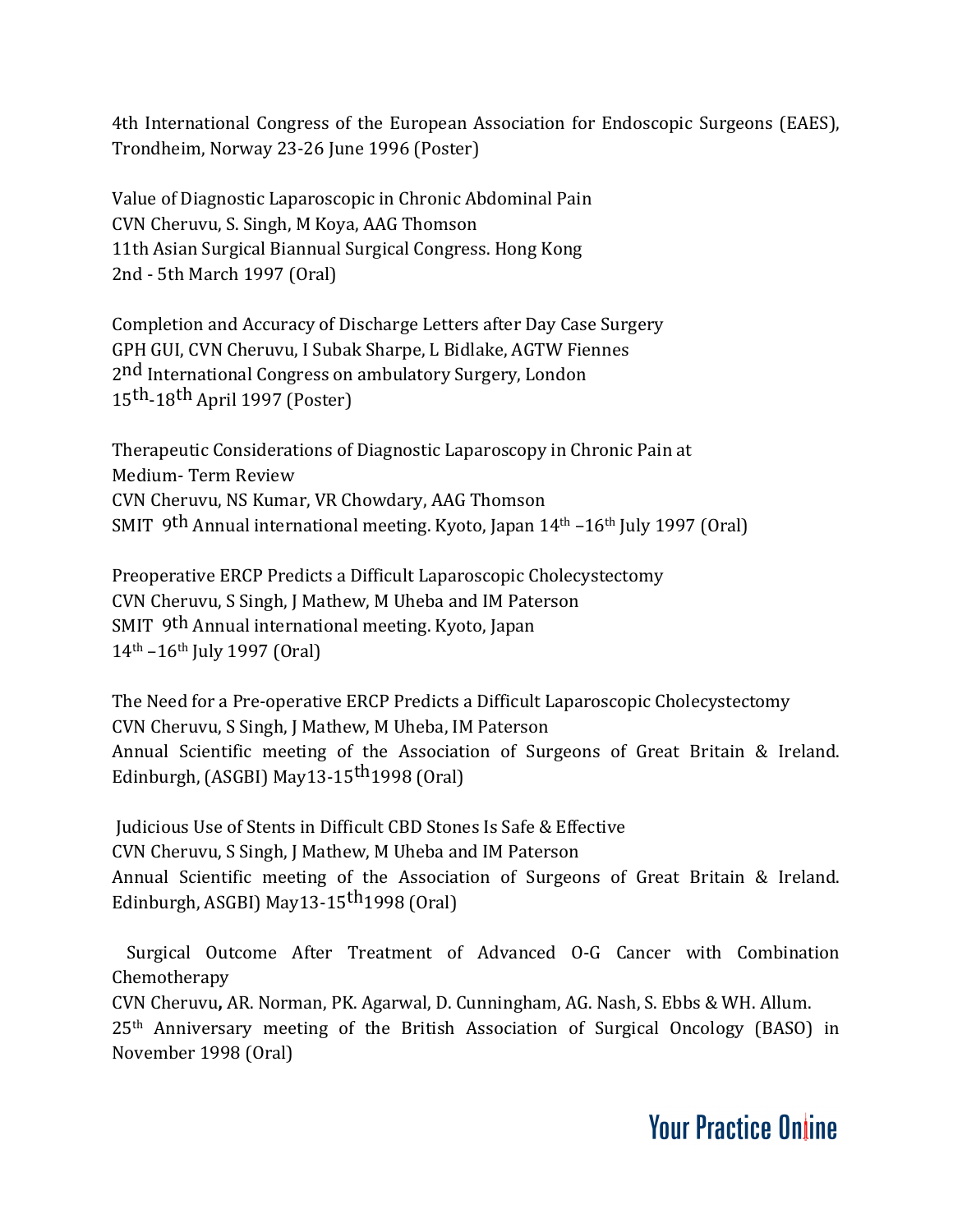Consequences of Prolonged Wait Before Gallbladder Surgery CVN. Cheruvu, IA. Eyre-Brook Association of Endoscopic Surgeons annual meeting, at Cardiff International Arena, 26<sup>th</sup> May 2000 (Poster)

Conservative Treatment as an Option in the Management of Pancreatic Pseudocyst CVN. Cheruvu, MG. Clarke, M. Prentice & IA. Eyre-Brook Association of Upper GI surgeons meeting (AUGIS) in Edinburgh. 13<sup>th</sup> -14<sup>th</sup> September 2001 (Poster)

Endoscopic Sphincterotomy Without Cholecystectomy for Gall Stone Pancreatitis in the Elderly

JT. O' Hara, GG, Wansbrough, CVN. Cheruvu, IA. Eyre-Brook

Annual scientific meeting of the Association of Endoscopic Surgeons of Great Britain & Ireland in Dublin, 24 th May 2002 (Poster)

Problems in Providing Emergency Laparoscopic Cholecystectomy Service in Patients with Acute Cholecystitis

CVN. Cheruvu, TD. Murray & IA. Eyre-Brook

Annual scientific meeting of the Association of Surgeons of Great Britain & Ireland (ASGBI)in Dublin, 22<sup>nd</sup> May 2002 (Oral)

Assessment of Laparoscopic Anti-Reflux surgery without a bougi using a validated postoperative symptom score

Ramkumar. K. Deakin. M & Cheruvu. CVN

Annual meeting of the Association of Laparoscopic surgeons of Great Britain & Ireland (ALS), Liverpool November 2002 (Poster)

Evaluation of Laparoscopic Anti-Reflux surgery without a bougie using a validated postoperative symptom score Ramkumar. K. Deakin. M & Cheruvu. CVN Annual Scientific Meeting of Society of American Gastro-Intestinal and Endoscopic Surgeons (SAGES), Fort Lauderdale, Florida 13-16 th April 2005 (Poster)

Do the Results of Minimal Hiatal Dissection Technique Compare with Nissen-Rosetti Fundoplication for Gastro-Oesophageal Reflux Disease? Nijjar.RS, Cherian. T, Ramkumar. K, Deakin .M, Cheruvu. CVN. EAES annual meeting in Venice for June 1-3rd 2005. (Oral)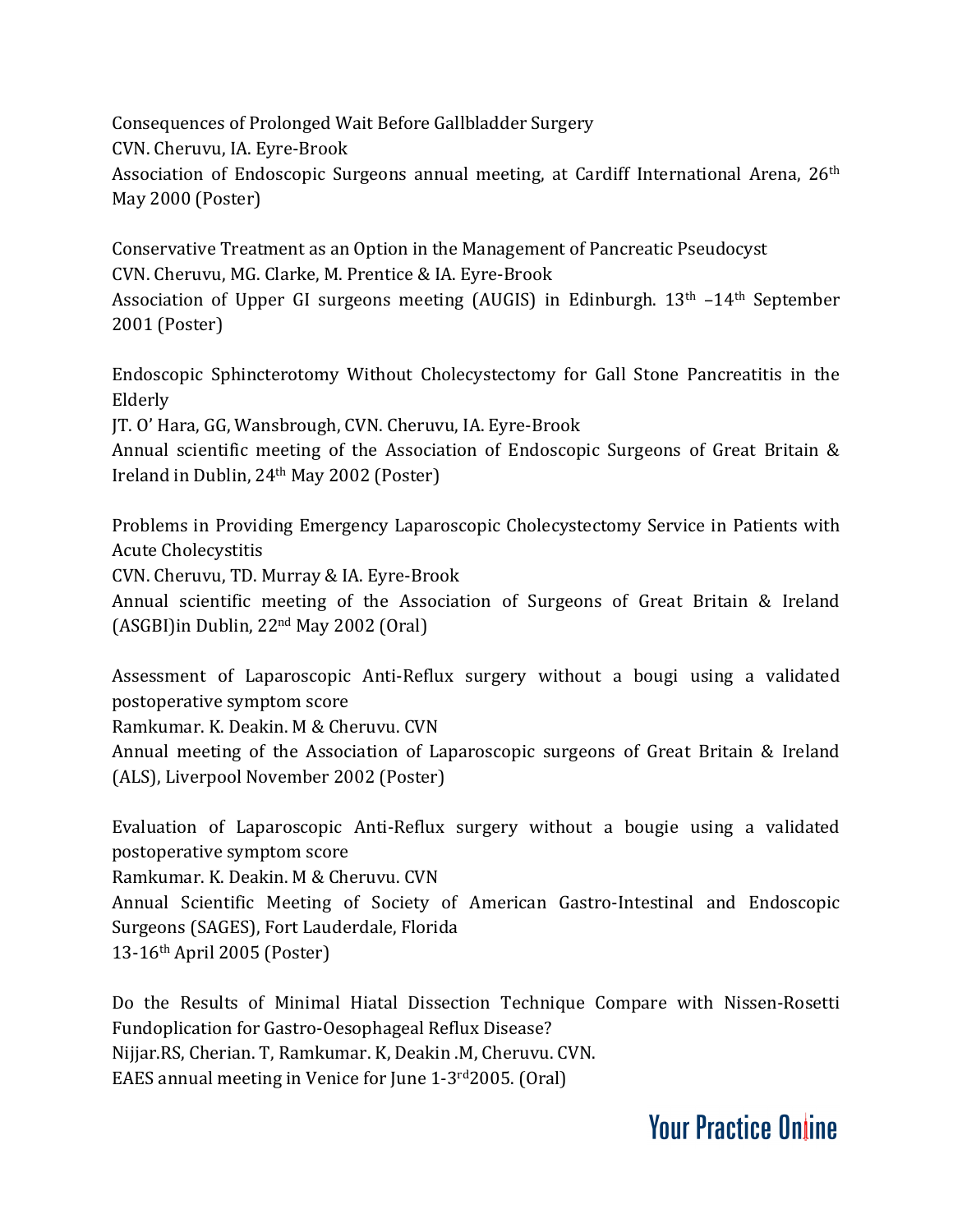Ambulatory Versus Inpatient Laparoscopic Nissen Fundoplication (LNF): A Prospective Analysis of Benefits, Patient Satisfaction and Healthcare Costs Cherian. T, Nijjar.RS, Ramkumar. K, Deakin. M, Cheruvu. CVN. EAES annual meeting in Venice for June 1-3 rd2005 (Oral)

Does the Non-use of Bougie Influence the Type of Fundoplication? A Comparative Study between 360 <sup>0</sup> Complete and 180 <sup>0</sup> Anterior Partial Fundoplication Nijjar.RS, Cherian. T, Ramkumar. K, Deakin. M, Cheruvu. CVN. EAES annual meeting in Venice for June 1-3 rd2005(Oral)

Prospective Single Cohort Analysis of Day Case Nissen-Rossetti Fundoplication; Evaluation of Clinical Outcome and Patient Satisfaction Cheruvu CVN, Smith I, Khan A, Nijjar RS Annual ALS Scientific Meeting in Galloway November 2005 (Oral)

A Comparative Study of Day Case Versus Inpatient Laparoscopic Nissen Fundoplication for Gastro-Oesophageal Reflux Disease Nijjar RS, Ramkumar K, I. Smith, CVN. Cheruvu Presentation at the Annual scientific meeting of ASGBI Edinburgh May 2006 (Poster)

Predictors of Outcomes of Gastrectomy for Gastric Cancer in the Elderly Moorthy Krishna, Balaji NS, Sreenath M, Deakin Mark, Chandra VN Cheruvu 7<sup>th</sup> IHPBA/ 10<sup>th</sup> AUGIS meeting Edinburgh 3-7 September2006 **Poster under Prize category**

Predictors of Biological Behaviour in Gastro-Intestinal Stromal Tumours (GIST) Moorthy Krishna, Balaji NS, Joseph Immanuel, Victoria smith, Crisp William, Cheruvu. Chandra VN 7<sup>th</sup> IHPBA/ 10<sup>th</sup> AUGIS meeting Edinburgh 3-7 September 2006 (Poster)

Is Fast Tracking with Early Feeding After Gastrectomy for Gastric Cancer Feasible? Balaji NS, Moorthy Krishna, Durkin Damien, Cheruvu CVN 7<sup>th</sup> IHPBA/ 10<sup>th</sup> AUGIS meeting Edinburgh 3-7 September 2006 (Poster)

Pre-cut Fistulotomy Cannulation in ERCP An Equally Safe Technique of Cannulation of Common Bile Duct in Difficult Access Situations Balaji NS, Moorthy K, Cheruvu CVN, Durkin Damien D, Deakin M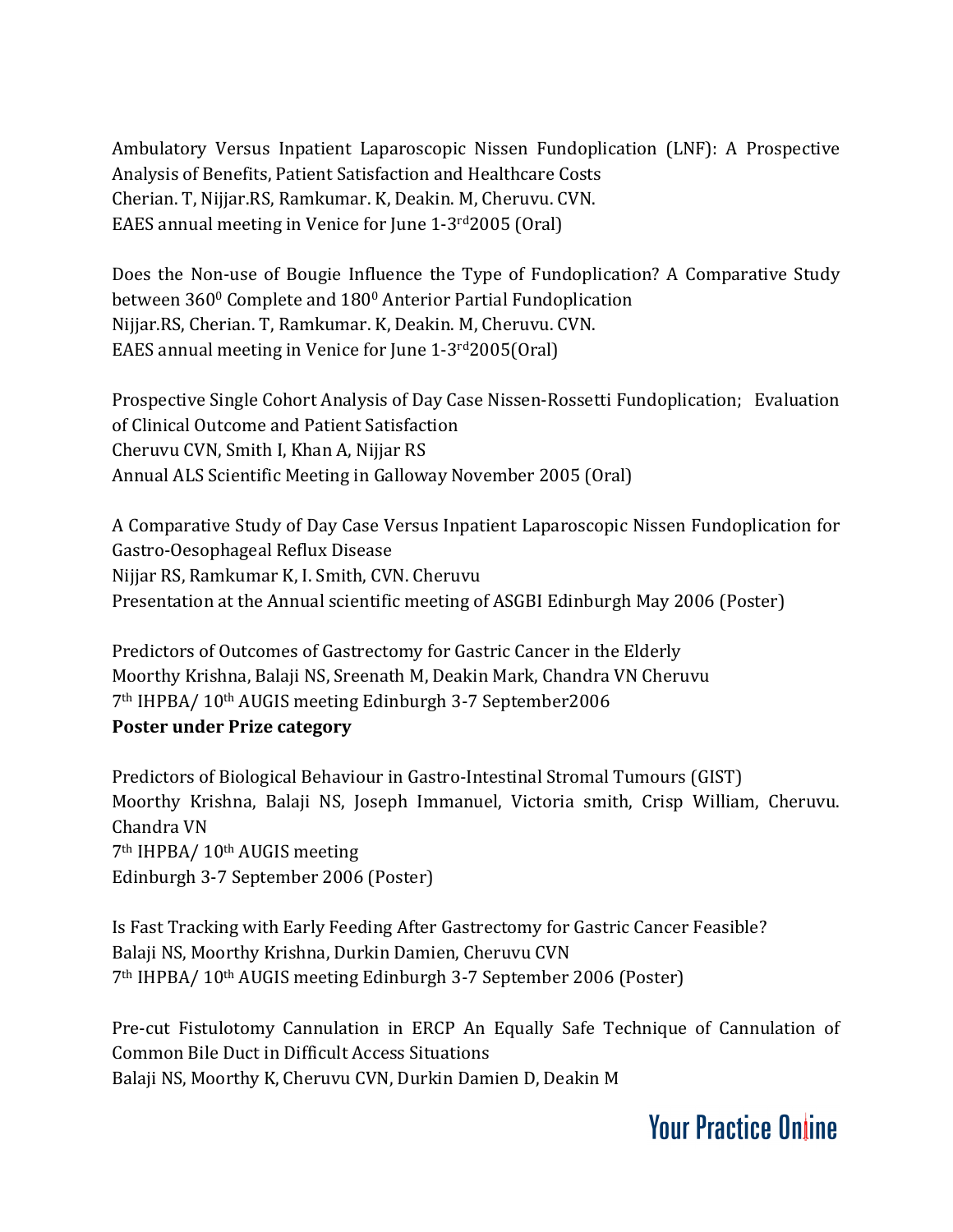7<sup>th</sup> IHPBA/ 10<sup>th</sup> AUGIS meeting Edinburgh 3-7 September 2006 (Oral)

The Influence of Laparoscopic Anti Reflux Surgery on Dietary and Postural Triggers of Gastro-Oesophageal Reflux NS Balaji, K Moorthy, D Vasanth, M Deakin, CVN Cheruvu Karl Storz EAES Award session paper -14 September 2006 14<sup>th</sup> International Congress of EAES Berlin (Oral)

Shift in Paradigm of Laparoscopic Anti reflux surgery for GORD – Day Case Laparoscopic Fundoplication NS Balaji, K Moorthy, R Nijjar, MI Khan, CVN Cheruvu 14 th International Congress of EAES 14 September 2006 Berlin (Oral)

Predictors of Early Post-Operative Pain and Dysphagia in Patients Undergoing Day Case Nissen fundoplication

K Moorthy, NS Balaji, A Jaiprasad, A Khan, CVN Cheruvu 14 th International Congress of EAES 14 September2006 Berlin (Oral)

Outcomes of Day Case Versus Inpatient Anti Reflux Surgery for Gastro- Oesophageal Reflux R Nijjar, I Joseph, NS Balaji, K Moorthy, CVN Cheruvu 14<sup>th</sup> International Congress of EAES 14 September 2006 Berlin (Oral)

Differentiating PPI resistant Vs PPI dependant reflux – Does it really matter? NS Balaji, K Moorthy, M Sreenath, I Joseph, CVN Cheruvu 14 th International Congress of EAES, 14 September 2006 Berlin (Oral)

Assessing the true potential of staging Laparoscopy in Lower Oesophageal & Gastric cancers.

A Samee, K Moorthy, NS Balaji, D Durkin, M Deakin, CVN Cheruvu 14 th International Congress of EAES 14 September 2006 Berlin (Poster)

Predictors of Immediate Postoperative Outcomes in Patients Undergoing Gastrectomy For Cancer.

A. Jaipersad, K. Moorthy, N. Balaji, R.H. Bhogal, D. Durkin & C.V.N Cheruvu., 7 th International Gastric Cancer Congress. May 2007, Sao Paolo Brazil (Oral)

Predictors of Conversion of Emergency Laparoscopic Cholecystectomy for Hot Gallbladders R.H. Bhogal, R. Athwal, K. Moorthy, N. Balaji, M. Deakin, D. Durkin & C.V.N. Cheruvu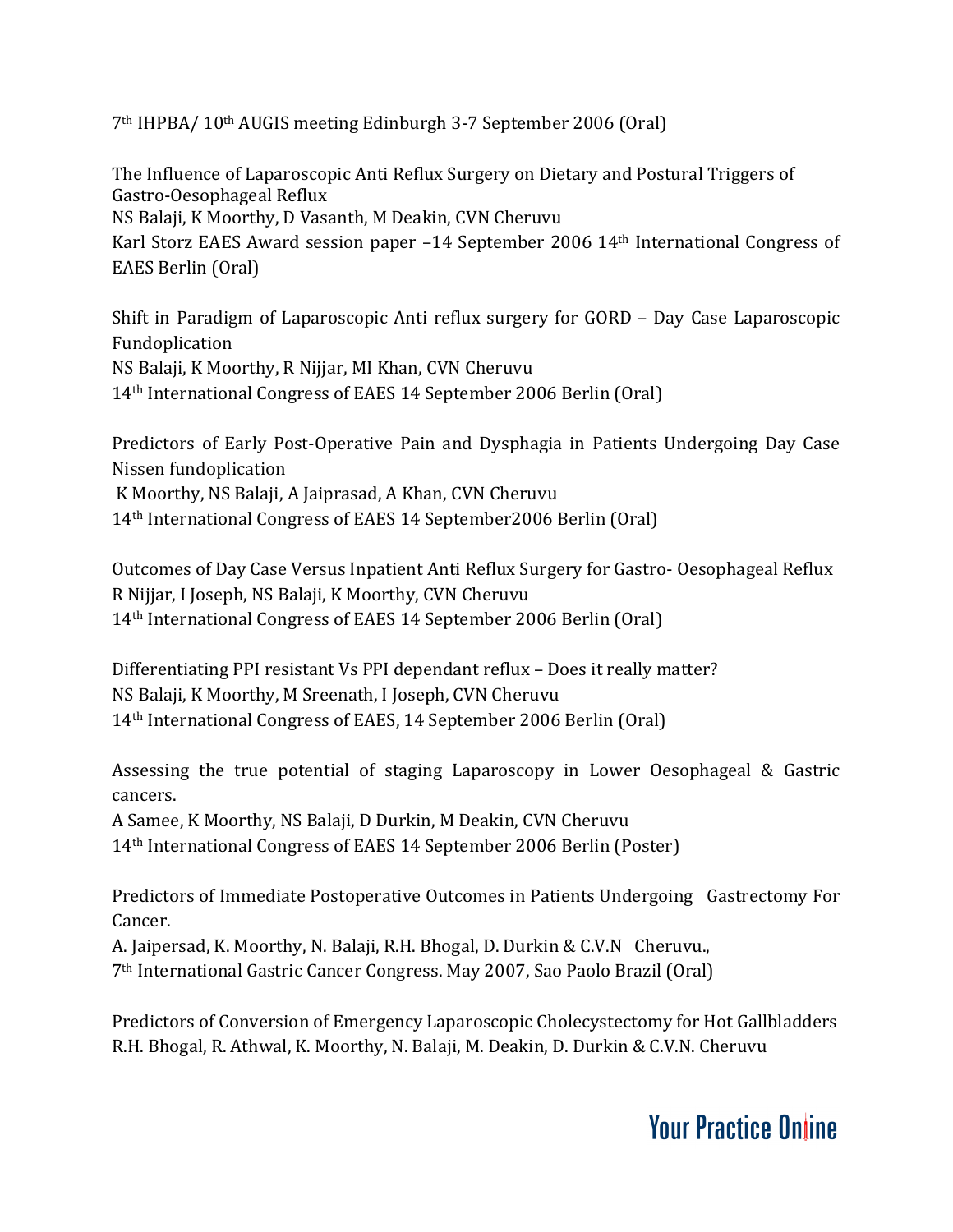15<sup>th</sup> European Association of Endoscopic Surgery (EAES) 2007 published in Surgical Endoscopy

Early Results from Laparoscopic Perforated Gastric and Duodenal Ulcer R H. Bhogal, R Athwal & C.V.N Cheruvu Association of Upper Gastrointestinal Surgeons (AUGIS). 2007

Emergency Laparoscopic Cholecystectomy: A Selective Operative Domain R. H. Bhogal & C.V.N. Cheruvu Association of Upper Gastrointestinal Surgeons (AUGIS). 2007

Improved Patient Outcome Following Laparoscopic Repair of Perforated Peptic Ulcer Disease: A Prospective Study RH Bhogal**,** S Velmurugan, V Kuzinkovas & CNV Cheruvu Society of American Gastrointestinal Surgeons (SAGES) 2008 (Oral)

Specialist Intervention Improves Results Following Laparoscopic Acute Gallbladder Surgery. RH Bhogal, S Velmurugan, V Kuzinkovas & CNV Cheruvu

Society of American Gastrointestinal Surgeons (SAGES) 2008

Trigger Based Evaluation of Laparoscopic Anti-Reflux Surgery in Gastrointestinal Oesophageal Reflux Disease

S Velmurugan, NS Balaji, RH Bhogal, D Vasant, PN Nesargikar & CVN Cheruvu Society of American Gastrointestinal Surgeons (SAGES) 2008 (Poster)

Laparoscopic Assisted Subtotal Gastrectomy with D2 Lymphadenectomy for Antral Carcinoma of the Stomach

S Velmurugan, S [Agrawal](file://D:/Projects/chandra-cheruvu/web/pdfs/javascript:visitAuthor(), [M](file://D:/Projects/chandra-cheruvu/web/pdfs/javascript:visitAuthor() [Seenath](file://D:/Projects/chandra-cheruvu/web/pdfs/javascript:visitAuthor(), N [Battula](file://D:/Projects/chandra-cheruvu/web/pdfs/javascript:visitAuthor(), C V N Cheruvu

16th International Congress of the European Association of Endoscopic Surgery (EAES) – June 11-14,2008; Stockholm, Sweden (Poster); Surgical endoscopy, 2009, Vol 23: p S74 (S46-S116)

Paediatric re-do Laparoscopic Nissen Fundoplication

S [Agrawal](file://D:/Projects/chandra-cheruvu/web/pdfs/javascript:visitAuthor(), [M](file://D:/Projects/chandra-cheruvu/web/pdfs/javascript:visitAuthor() [Seenath,](file://D:/Projects/chandra-cheruvu/web/pdfs/javascript:visitAuthor() N [Battula,](file://D:/Projects/chandra-cheruvu/web/pdfs/javascript:visitAuthor() S Ahmed[,C](file://D:/Projects/chandra-cheruvu/web/pdfs/javascript:visitAuthor() V N [Cheruvu](file://D:/Projects/chandra-cheruvu/web/pdfs/javascript:visitAuthor()

16th International Congress of the European Association of Endoscopic Surgery (EAES) – June 11-14, 2008; Stockholm, Sweden (Poster); Surgical endoscopy, 2009, Vol 23: p S106 (S46-S116)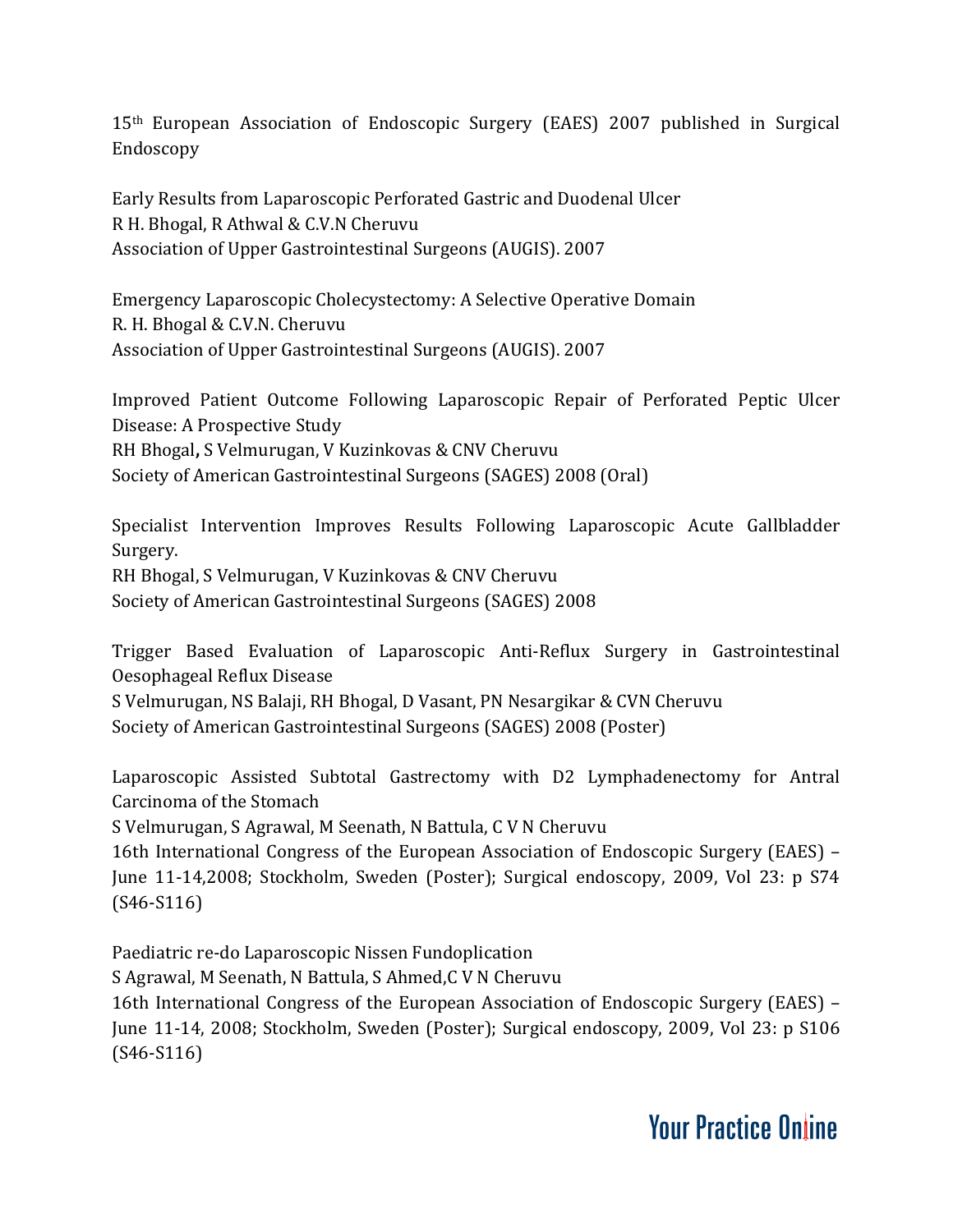Impact on Early Laparoscopic Cholecystectomy Services Following the Introduction of Surgeon of the Week (Sow) in a Teaching Hosp N [Battula,](file://D:/Projects/chandra-cheruvu/web/pdfs/javascript:visitAuthor() S [Agrawal](file://D:/Projects/chandra-cheruvu/web/pdfs/javascript:visitAuthor(), L [Barraclough](file://D:/Projects/chandra-cheruvu/web/pdfs/javascript:visitAuthor(), [M](file://D:/Projects/chandra-cheruvu/web/pdfs/javascript:visitAuthor() [Seenath,](file://D:/Projects/chandra-cheruvu/web/pdfs/javascript:visitAuthor() [C](file://D:/Projects/chandra-cheruvu/web/pdfs/javascript:visitAuthor() [Moffat,](file://D:/Projects/chandra-cheruvu/web/pdfs/javascript:visitAuthor() C V N [Cheruvu](file://D:/Projects/chandra-cheruvu/web/pdfs/javascript:visitAuthor() International Surgical Congress, Association of Surgeons of Great Britain & Ireland (ASGBI) – May 14-162008; Bournemouth, UK (Poster); British Journal of Surgery, 2008, Vol 95(S3): p129 (87-192)

Improved Patient Outcome Following Laparoscopic Repair of Perforated Peptic Ulcer Disease: A Prospective Study RH Bhogal & CNV Cheruvu. World Congress of the Endoscopic Surgery (WCES) 2008 (Oral)

Laparoscopic Splenectomy: Is It Safe for Giant Spleens? M [Elhassan,](file://D:/Projects/chandra-cheruvu/web/pdfs/javascript:visitAuthor() S [Agrawal](file://D:/Projects/chandra-cheruvu/web/pdfs/javascript:visitAuthor(), [M](file://D:/Projects/chandra-cheruvu/web/pdfs/javascript:visitAuthor() [Seenath,](file://D:/Projects/chandra-cheruvu/web/pdfs/javascript:visitAuthor() E [O](file://D:/Projects/chandra-cheruvu/web/pdfs/javascript:visitAuthor() [Bagouri](file://D:/Projects/chandra-cheruvu/web/pdfs/javascript:visitAuthor(), C V N [Cheruvu](file://D:/Projects/chandra-cheruvu/web/pdfs/javascript:visitAuthor() Association of Laparoscopic Surgeons (ALS) meeting, November 20-21,2008; Colchester, UK (Poster)

The safety and Efficacy of the Same-Day Discharge After Laparoscopic Fundoplication: A Prospective Cohort Study Over a Four-Year Period S Agrawal, E [O](file://D:/Projects/chandra-cheruvu/web/pdfs/javascript:visitAuthor() [Bagouri,](file://D:/Projects/chandra-cheruvu/web/pdfs/javascript:visitAuthor() M [Elhassan](file://D:/Projects/chandra-cheruvu/web/pdfs/javascript:visitAuthor(), N S [Balaji,](file://D:/Projects/chandra-cheruvu/web/pdfs/javascript:visitAuthor() C V N Cheruvu Association of Laparoscopic Surgeons (ALSGBI) meeting, November 20-21,2008; Colchester, UK (Poster)

Enhanced Recovery with Early Postoperative Oral Feeding vs. Conventional Management After Gastrectomy: A Case-Controlled Study S Agrawal, V [Kaur](file://D:/Projects/chandra-cheruvu/web/pdfs/javascript:visitAuthor(), A [Hancock,](file://D:/Projects/chandra-cheruvu/web/pdfs/javascript:visitAuthor() W C [Crisp,](file://D:/Projects/chandra-cheruvu/web/pdfs/javascript:visitAuthor() C V N [Cheruvu](file://D:/Projects/chandra-cheruvu/web/pdfs/javascript:visitAuthor() International Surgical Congress, Association of Surgeons of Great Britain & Ireland (ASGBI) – May 13-15,.2009.; Glasgow (Oral)

The Management of Oesophageal Perforations: an 8-year Experience A Esawi, M [Elhassan,](file://D:/Projects/chandra-cheruvu/web/pdfs/javascript:visitAuthor() K [Moorthy](file://D:/Projects/chandra-cheruvu/web/pdfs/javascript:visitAuthor(), N S [Balaji](file://D:/Projects/chandra-cheruvu/web/pdfs/javascript:visitAuthor(), S Agrawal, C V N Cheruvu International Surgical Congress, Association of Surgeons of Great Britain & Ireland (ASGBI) – May 13-15,2009; Glasgow, UK (Poster)

The Safety and Efficacy of The Same-Day Discharge After Laparoscopic Fundoplication: A Prospective Cohort Study

S Agrawal, M [Elhassan](file://D:/Projects/chandra-cheruvu/web/pdfs/javascript:visitAuthor(), E [O](file://D:/Projects/chandra-cheruvu/web/pdfs/javascript:visitAuthor() [Bagouri,](file://D:/Projects/chandra-cheruvu/web/pdfs/javascript:visitAuthor() P [N](file://D:/Projects/chandra-cheruvu/web/pdfs/javascript:visitAuthor() [Nesargikar,](file://D:/Projects/chandra-cheruvu/web/pdfs/javascript:visitAuthor() V [Kaur,](file://D:/Projects/chandra-cheruvu/web/pdfs/javascript:visitAuthor() C V N [Cheruvu](file://D:/Projects/chandra-cheruvu/web/pdfs/javascript:visitAuthor()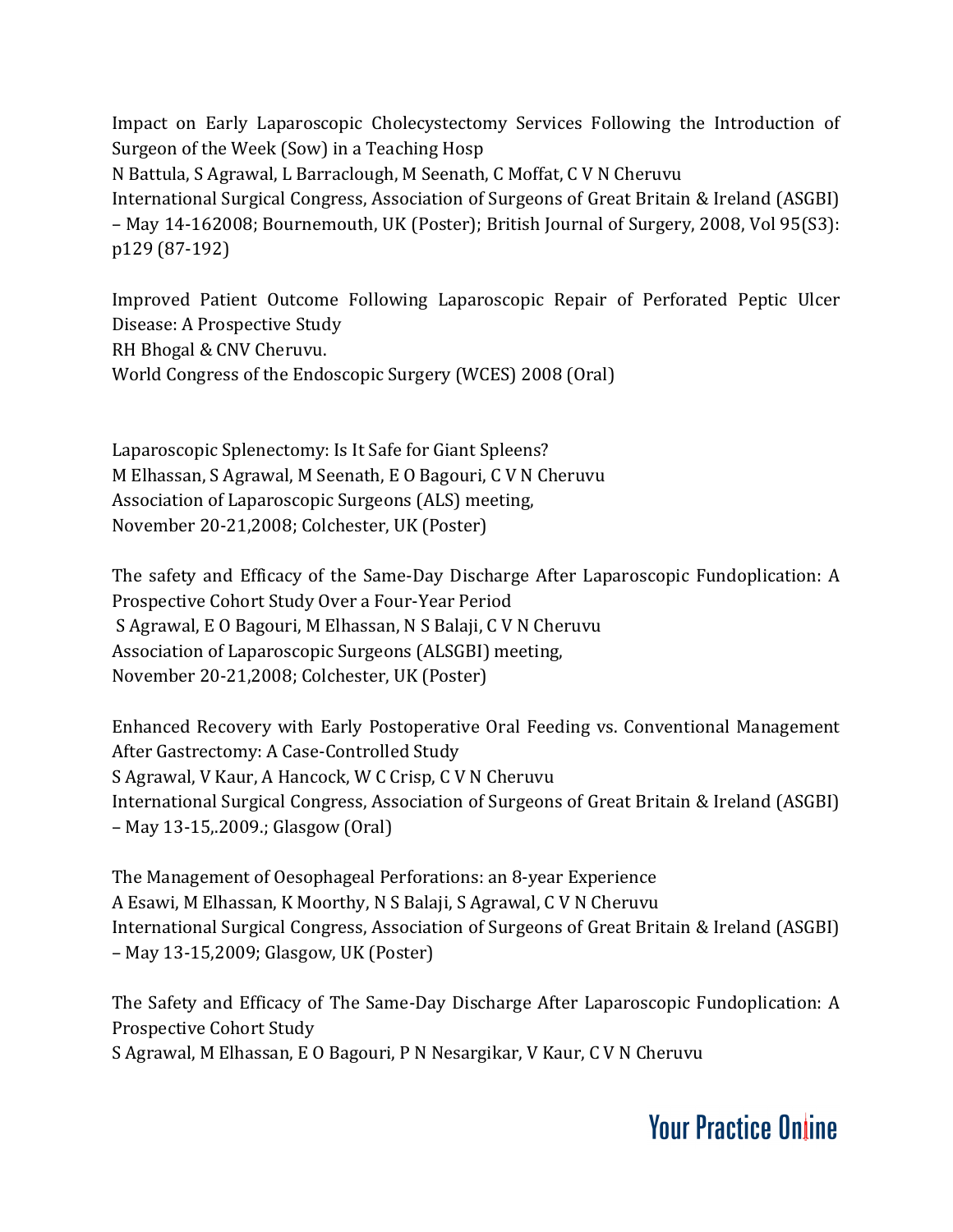17th International Congress of the European Association of Endoscopic Surgery (EAES), June 17-20,2009; Prague, Czechoslovakia (Oral)

Adherence to Routine Follow-Up, A Crucial Element to Weight Reduction Following Laparoscopic Obesity Surgery

Nesagikar PN, Bonney GK, Corless DJ & Cheruvu CVN

17<sup>th</sup> International Congress European Association of Endoscopic Surgery (EAES), Prague 17-20 June 2009 (Poster)

Enhanced recovery with Early Postoperative Oral Feeding vs. Conventional management after Gastrectomy: A Case-Controlled Study

S Agrawal, V [Kaur](file://D:/Projects/chandra-cheruvu/web/pdfs/javascript:visitAuthor(), A [Hancock,](file://D:/Projects/chandra-cheruvu/web/pdfs/javascript:visitAuthor() W C [Crisp,](file://D:/Projects/chandra-cheruvu/web/pdfs/javascript:visitAuthor() C V N [Cheruvu](file://D:/Projects/chandra-cheruvu/web/pdfs/javascript:visitAuthor()

8th International Gastric Cancer Congress (IGCC) – June 10-13; 2009, Krakow, Poland (Oral)

Specialist Upper GI Intervention Improves Patient Outcome Following Emergency Laparoscopic Cholecystectomy

S Agrawal, R [H](file://D:/Projects/chandra-cheruvu/web/pdfs/javascript:visitAuthor() [Bhogal,](file://D:/Projects/chandra-cheruvu/web/pdfs/javascript:visitAuthor() L [Barraclough,](file://D:/Projects/chandra-cheruvu/web/pdfs/javascript:visitAuthor() D [Durkin](file://D:/Projects/chandra-cheruvu/web/pdfs/javascript:visitAuthor(), C V N [Cheruvu](file://D:/Projects/chandra-cheruvu/web/pdfs/javascript:visitAuthor() In: International Surgical Congress, Association of Surgeons of Great Britain & Ireland (ASGBI) – May 13-15; 2009Glasgow, UK **(E-poster / Poster of Distinction)**

### **Operative Video Presentations**

Keele Technique: an innovative approach to Laparoscopic Incisional hernia repair K Moorthy, NS Balaji, CVN Cheruvu Video presentation 14 Sept'06 14 th International Congress of EAES Berlin

Laparoscopic Cysto-Gastrostomy and Necrosectomy for Pseudocyst Of Pancreas S Velmurugan, S [Agrawal](file://D:/Projects/chandra-cheruvu/web/pdfs/javascript:visitAuthor(), M Seenath, [C](file://D:/Projects/chandra-cheruvu/web/pdfs/javascript:visitAuthor() [Moffat](file://D:/Projects/chandra-cheruvu/web/pdfs/javascript:visitAuthor(), C V N [Cheruvu](file://D:/Projects/chandra-cheruvu/web/pdfs/javascript:visitAuthor() 16th International Congress of the European Association of Endoscopic Surgery (EAES) – June 11-14,2008; Stockholm, Sweden Surgical endoscopy, 2009, Vol 23: p S136 (S117-S140)

Laparoscopic Sleeve Gastrectomy in a Morbidly Obese Patient with Giant Incisional Hernia with Overlying Ulceration S Agrawal, S [Velmurugan](file://D:/Projects/chandra-cheruvu/web/pdfs/javascript:visitAuthor(), [C](file://D:/Projects/chandra-cheruvu/web/pdfs/javascript:visitAuthor() [Moffat,](file://D:/Projects/chandra-cheruvu/web/pdfs/javascript:visitAuthor() S P L [Dexter,](file://D:/Projects/chandra-cheruvu/web/pdfs/javascript:visitAuthor() C V N [Cheruvu](file://D:/Projects/chandra-cheruvu/web/pdfs/javascript:visitAuthor()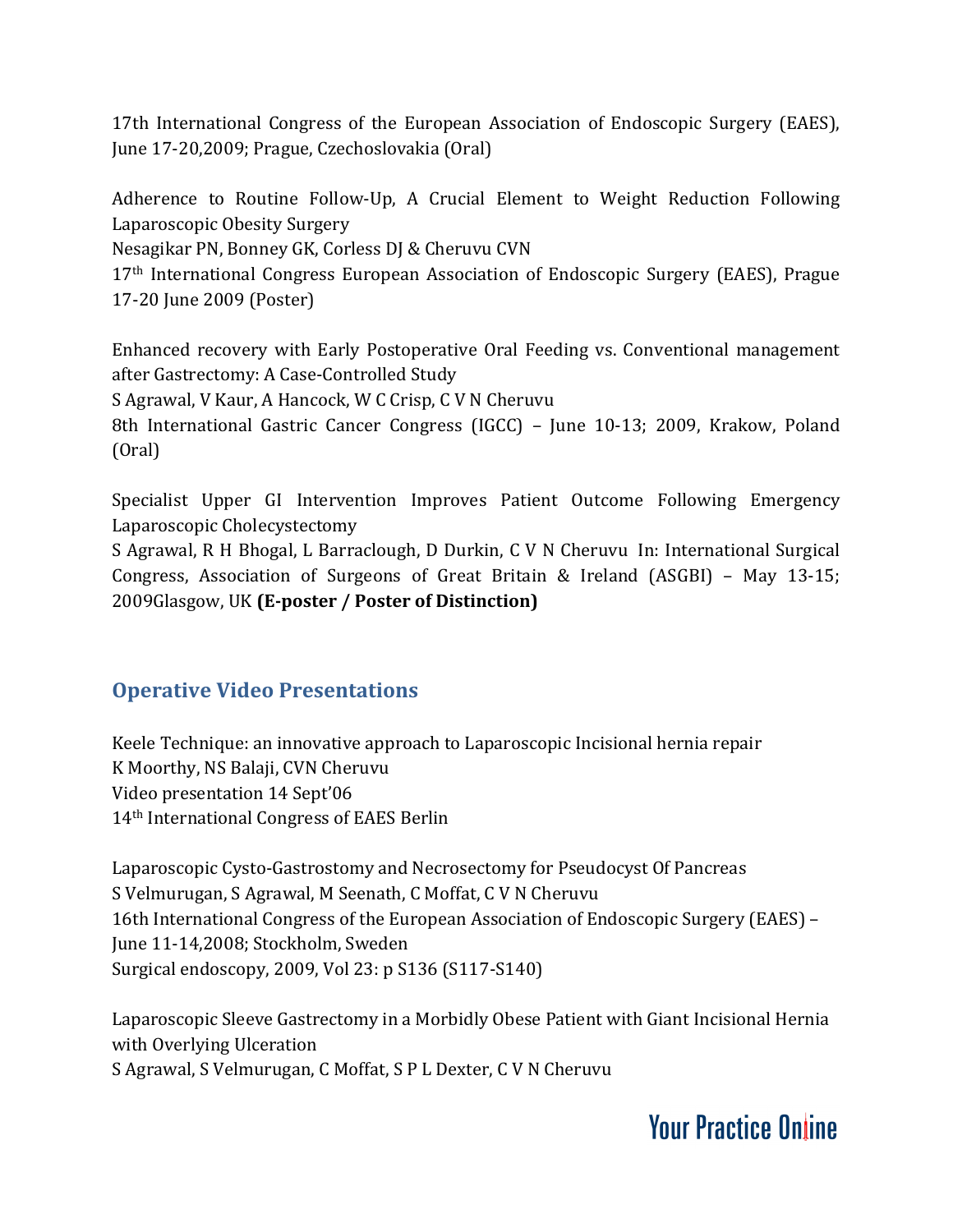16th International Congress of the European Association of Endoscopic Surgery (EAES) – June 11-14,2008; Stockholm, Sweden (Video); Surgical endoscopy, 2009, Vol 23: p S131 (S117-S140)

Laparoscopic Repair of Perforated Duodenal Ulcer S Agrawal, V [Kaur,](file://D:/Projects/chandra-cheruvu/web/pdfs/javascript:visitAuthor() P [N](file://D:/Projects/chandra-cheruvu/web/pdfs/javascript:visitAuthor() [Nesargikar,](file://D:/Projects/chandra-cheruvu/web/pdfs/javascript:visitAuthor() C V N [Cheruvu](file://D:/Projects/chandra-cheruvu/web/pdfs/javascript:visitAuthor() 17th International Congress of the European Association of Endoscopic Surgery (EAES) – June 17-20; 2009.Prague, Czechoslovakia

#### **Publications**

**Publications Papers:** Laparoscopic feeding Jejunostomy GPH Gui, CVN Cheruvu, AGTW Fiennes European Journal of Coelio-Surgery, January 1997; 1; 31-34

Intra corporeal Laparoscopic –guided feeding Jejunostomy GPH Gui, CVN Cheruvu, AGTW Fiennes Ann R Coll Surg Eng.1997;79: 462-463

Is Cholecystectomy effective treatment for symptomatic gallstones? outcome after longterm follow-up GPH Gui, CVN Cheruvu, N West, K Sivaniah, AGTW Fiennes Ann R Coll Surg Eng.1998;80: 25-32

Case report and surgery quiz on "MIRIZZI SYNDROME" Chandra Cheruvu, R. Raja Surgery August,1998; 16:8 192b

Communication between Hospital and Practitioners after daycase Surgery. A patient safety issue GPH Gui, CVN Cheruvu I Subak Sharpe, L Bidlake, AGTW Fiennes Ann R Coll Surg Eng (Suppl) 1999; 81: 8-9

An assessment of clinical guidelines for the management of Acute Pancreatitis SA Norton, CVN Cheruvu, J Collins, FP. Dix, IA. Eyre-Brook Ann R Coll Surg Eng.2001; 83: 399-405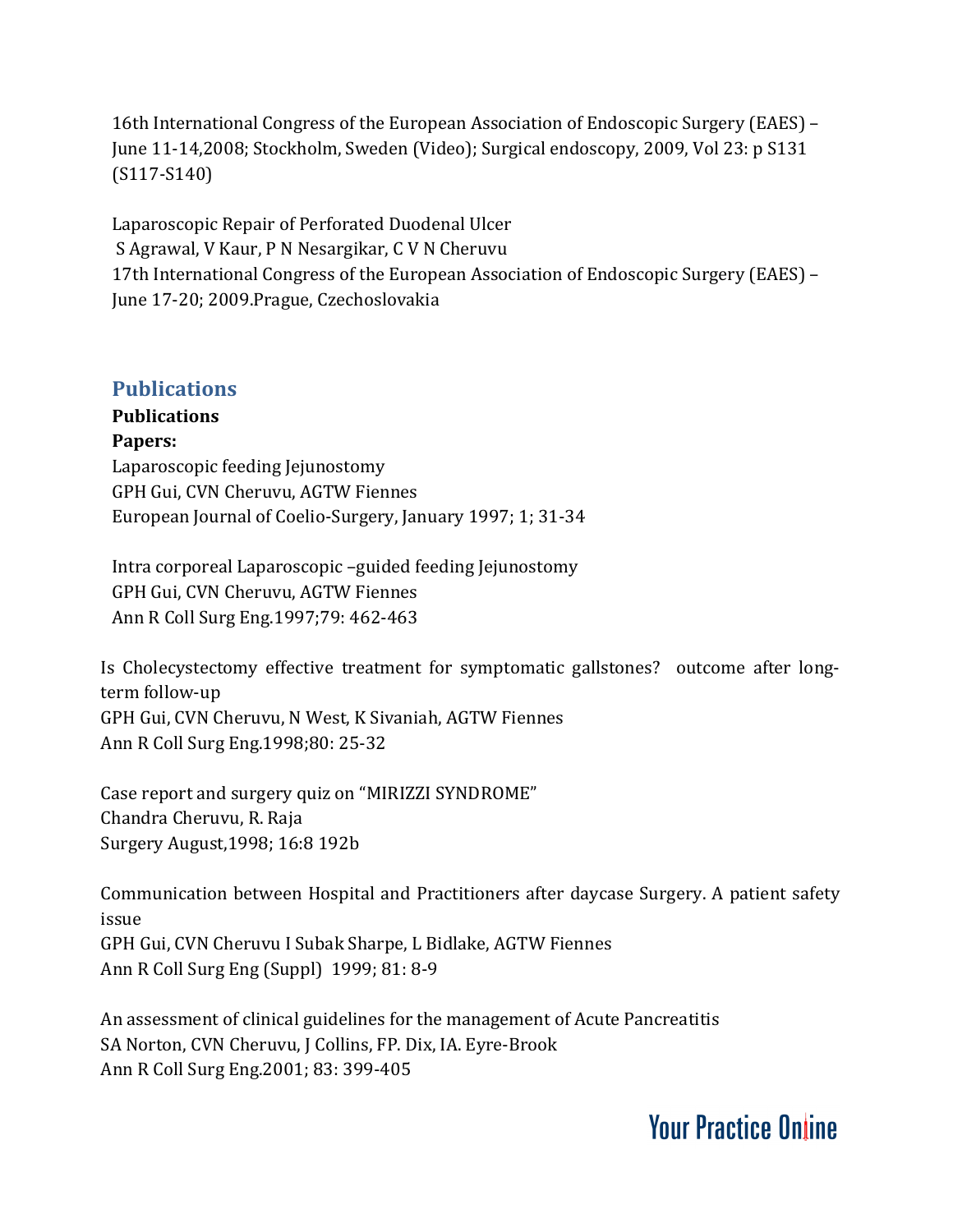Consequences of Prolonged Wait before Gall Bladder Surgery CVN. Cheruvu, IA. Eyre-Brook Ann R Coll Surg Eng. 2002; 84; 20-22

Conservative Treatment as an Option in the Management of Pancreatic Pseudocyst CVN. Cheruvu, MG. Clarke, M. Prentice, IA Eyre-Brook Ann R Coll Surg Engl. 2003;85: 313-316

Early Laparoscopic Cholecystectomy Service Provision is Feasible and Safe in the Current UK National Health Service S Agrawal, N [Battula](file://D:/Projects/chandra-cheruvu/web/pdfs/javascript:visitAuthor(), L [Barraclough](file://D:/Projects/chandra-cheruvu/web/pdfs/javascript:visitAuthor(), D [Durkin,](file://D:/Projects/chandra-cheruvu/web/pdfs/javascript:visitAuthor() C V N [Cheruvu](file://D:/Projects/chandra-cheruvu/web/pdfs/javascript:visitAuthor() Ann R Coll Surg Engl 91: 8. 660-664 November 2009

#### **Publications -Abstracts:**

Value of diagnostic laparoscopy in chronic abdominal pain CVN Cheruvu, S. Singh, M Koya, AAG Thomson Asian Journal of Surgery 1997; 20: 2. 38

Preoperative ERCP predicts a difficult laparoscopic cholecystectomy CVN Cheruvu, S Singh, J Mathew, M Uheba and IM Paterson Minimally Invasive Therapy 1997; 6: 1, 22

Therapeutic considerations of diagnostic laparoscopy in chronic abdominal pain at medium-term review CVN Cheruvu, NS Kumar, VR Chowdary, AAG Thomson Minimally Invasive Therapy 1997; 6: 1, 22

The need for a pre-operative ERCP predicts difficult laparoscopic cholecystectomy CVN Cheruvu, S Singh, J Mathew, M Uheba, IM Paterson British Journal of Surgery 1998; 85: 1, 11

Judicious use of stents in difficult CBD stones is safe & effective CVN Cheruvu, S Singh, J Mathew, M Uheba and IM Paterson British Journal of Surgery 1998; 85: 1, 46

Surgical outcome after treatment of advanced o-g cancer with combination chemotherapy CVN Cheruvu**,** AR. Norman, PK. Agarwal, D. Cunningham, AG. Nash, S. Ebbs & WH. Allum European Journal of Surgical Oncology 1998; 24:6.616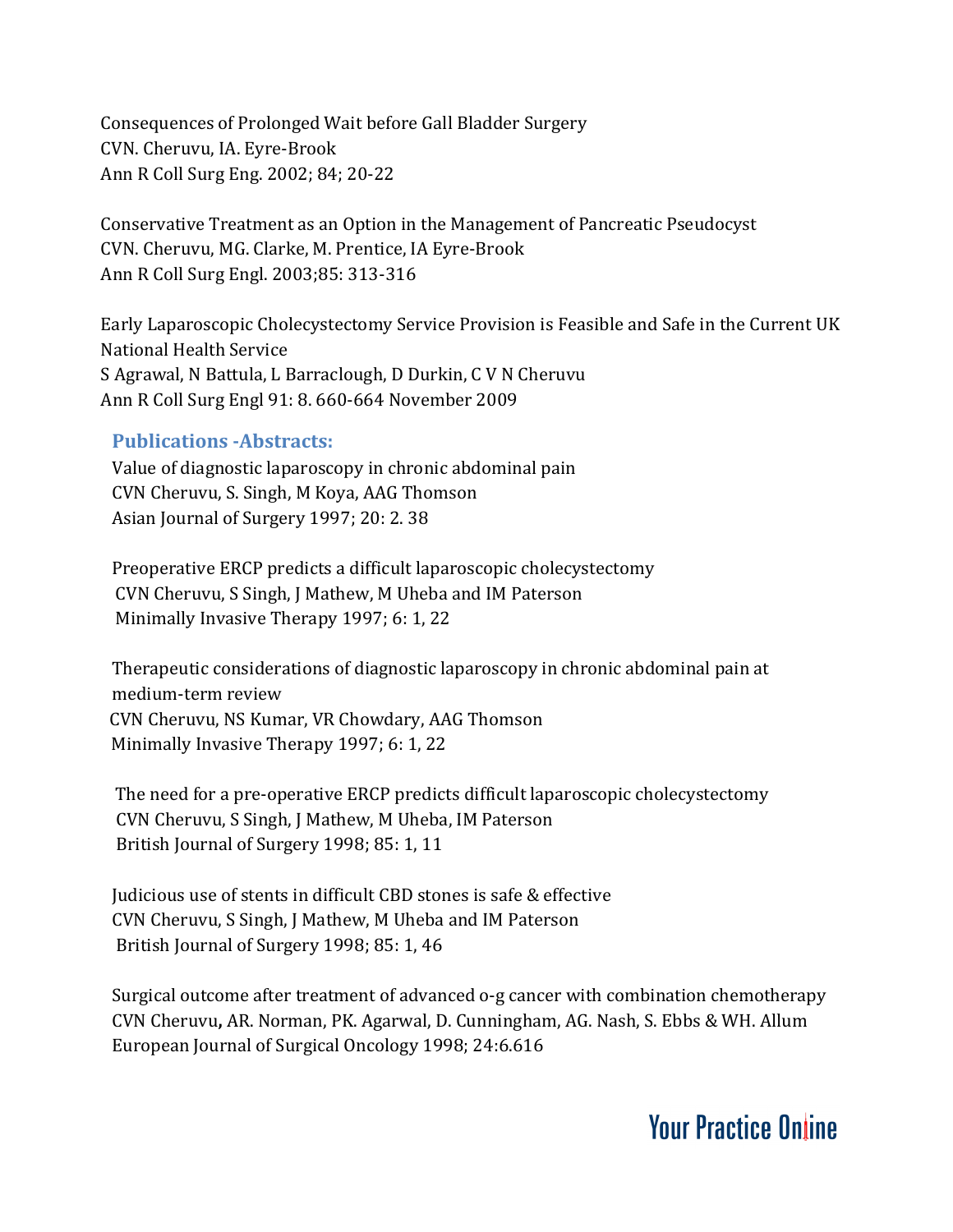Trigger based evaluation of laparoscopic anti reflux surgery in gastro-oesophageal reflux disease Velmurugan S, Balaji NS, Bhogal RH, Vasant D, Nesargikar PN, Cheruvu CVN Surg Endosc 2008; 22: S257

Benefits of laparoscopic repair of perforated peptic ulcer disease: A prospective study RH Bhogal, S Velmurugan, V Kuzinkovas, CVN Cheruvu Surg Endosc 2008; 22: S284

Specialist intervention improves results following laparoscopic acute gallbladder surgery RH Bhogal, S Velmurugan, V Kuzinkovas, M Deakin, D Durkin, CVN Cheruvu Surg Endosc 2008; 22: S284

### **Clinical Projects at Work**

- Obesity surgery, clinical outcomes between different techniques
- Fast tracking of oesophago- gastric cancer surgery.
- Preoperative and post-operative assessment of Vitamins in patients undergoing bariatric surgery.

### **Research**

I have been constantly involved in clinical research since 1995, which has resulted in a few presentations (both oral & poster) at national & international meetings. My persistent clinical research activity over the last fifteen years has also lead to several presentations a few publications in-indexed journals.

### **Chairmanship & Invited Lectures**

National & International Scientific Meetings

#### **Royal College of Surgeons of England**

Advisory and Appointment Committee (AACs) Member and College Assessor, since November 2016

#### **British Obesity and Metabolic Surgical Society (BOMSS)**

Council Member since June 2016

**Association of Surgeon of India (ASI) - December 2004**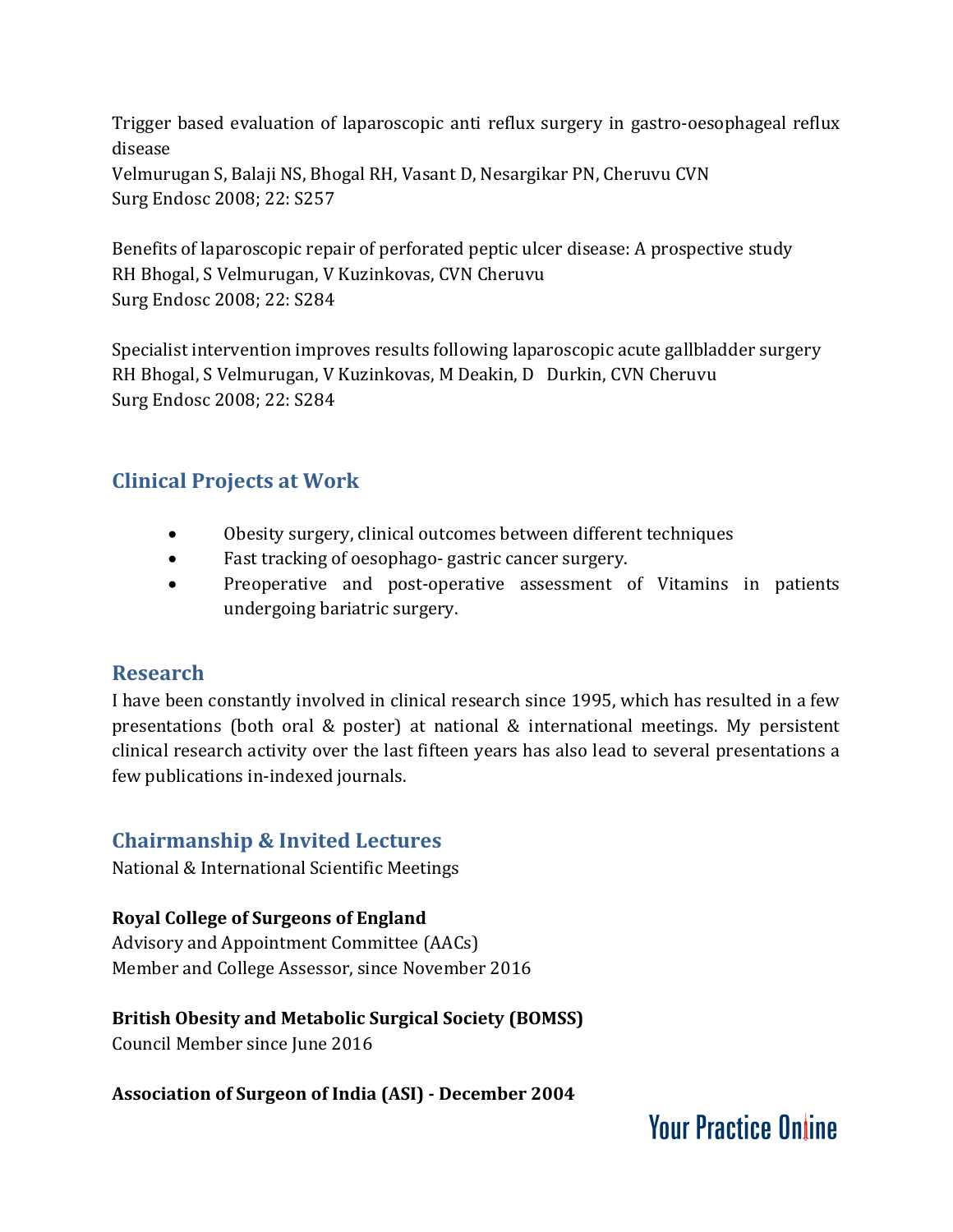Annual Scientific meeting, Hyderabad Plenary Session Oration – "Obesity the World Wide Epidemic".

### **Association of Laparoscopic Surgeons - November 2006 Leeds**

Annual Scientific Meeting – Chaired - Live operating session.

#### **European Association of Endoscopic Surgeons (EAES) Athens May 2007**

Plenary Session -Video Lecture demonstration of "Laparoscopic Gastrectomy" for Cancer

**8 thWorld congress of IHPBA Mumbai 2 nd March 2008** Lecture & Debate on "Laparoscopic Vs ERCP management of CBD Calculi"

#### **8 th World congress of IHPBA Mumbai 2 nd March 2008**

Chairman – Free Oral Paper Session "Pancreatic Cancer"

#### **European Association of Endoscopic Surgeons (EAES) Prague June 2009**

Invited Faculty PG course & Lecture "Day case Anti-Reflux Surgery"

#### **Clinical Research Group**

I initiated a surgical clinical research group in 2006 and we met once in two months on Tuesday evenings to discuss the research projects. Several trainees have learnt the basic principles of research, which includes data collection, project design, analysis and presentation. The minutes were recorded and distributed. Since 2006 we have completed & presented over twenty projects leading to oral & poster presentations at prestigious national & international scientific meetings. The abstracts were also published in major peer reviewed journals. A few papers were also published.

### **Journal Review**

I have been reviewing manuscripts Since 2006 for

- Annals of the Royal College of Surgeons of England
- World Journal of Surgery

### **Teaching Experience**

I have a special interest in teaching & I take every opportunity to involve myself in teaching programmes involving medical students & foundation years, core surgical trainees and SpR's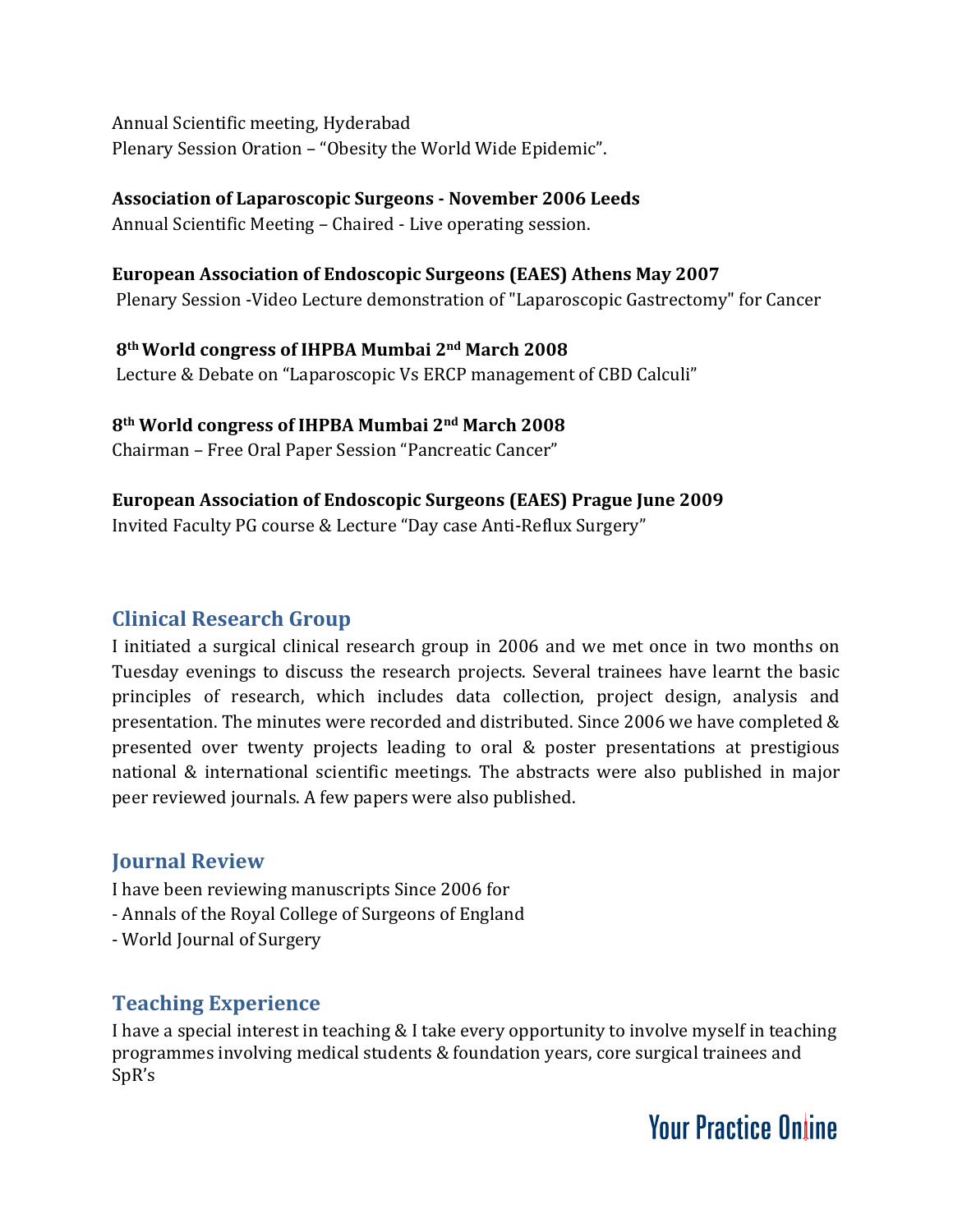#### **Under-graduate**

Under-graduate ward / theatre-based teaching. Under-graduate PBL session teaching "Ask the expert session" Final year MB student Tutorials since April 2004 to date

#### **F1 /F2 Teaching**

I have been teaching on the foundation years teaching Since 2003 on various upper GI problems (UHNS) "Lecture on Upper GI Surgery" – bleeding, cancers "Obesity"

#### **SHO (CT1/CT2) Teaching**

I initiated the weekly SHO teaching programme along with my colleague in 2003 for surgical trainees & later in 2006 this programme was extended to all the surgical speciality trainees in UHNS to a monthly half day teaching which includes tutors from all specialities.

#### **Regional Training / Appointment Committee**

Specialist Registrar RITA assessments - Birmingham 2004 -2008

Registrar's Appointments committee –West midlands Surgical training programme. 2005, 2006, 2007

Staffordshire BST training committee for training and appointments.

I have been active in SHO/ STI appointments since 2004 as a Trainer, later Surgical Tutor and later a Programme Director.

#### **Memberships**

Association of the Upper GI Surgeons of Great Britain & Ireland Association of Surgeons of Great Britain and Ireland International Gastric Cancer Association European Association of Endoscopic Surgeons (EAES) Royal College of Surgeons of England

### **Postgraduate Teaching & Courses**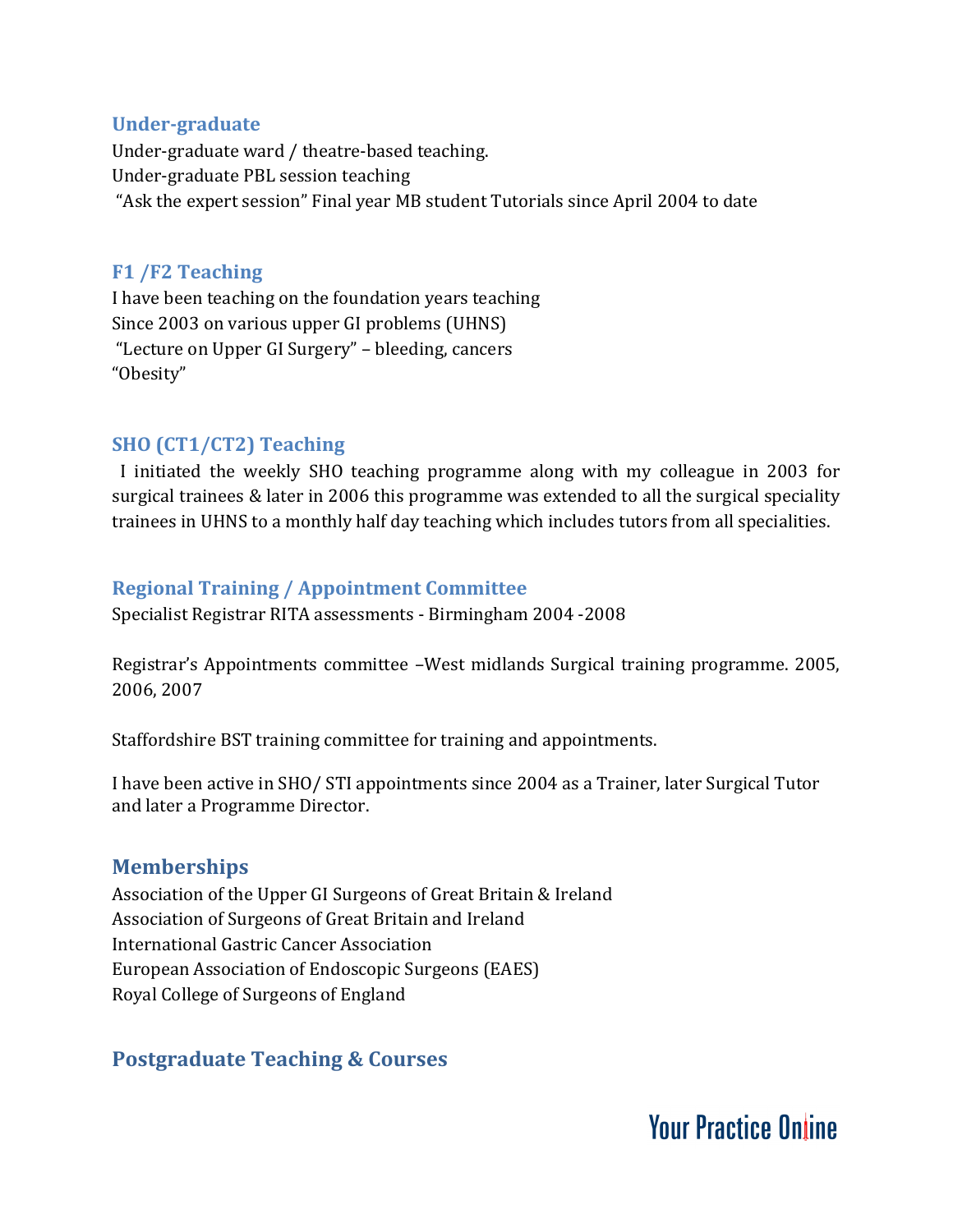#### **European Course - European Association of Endoscopic Surgeons**

Invited Faculty for the "GERD" Postgraduate course Annual scientific meeting, Prague.17-19<sup>TH</sup> June 2009

#### **Faculty member** - **MATTU** RCS London

Laparoscopic core skills course" at the Royal college of surgeons of England since 2003

**Faculty Member** -**LIMIT"** Leeds institute of Minimally invasive therapy for the Laparoscopic basic & intermediate Laparoscopic courses – since 2003

**Course Director – Laparoscopic Core Skills course –** since 2006 Stoke on Trent (Conducted annually)

**Course Director - SpR Skills RCS England** in 2006, 2008 and 2010 Stoke on Trent

**Co- Director** -**MRCS course** Keele Post Graduate Medicine Education Unit Stoke on Trent

#### **Co- Director -Basic Surgical Skills (BSS)**

Keele Post graduate medicine education unit Stoke on Trent 2004, 2005

#### **Faculty**

#### **National Leeds Bariatric Course**

St James's University Hospital Leeds. February 2008

#### **Crisp Course, Gynaecology Skills course**

Keele Post graduate medicine education unit Stoke on Trent

#### **Development & Organisation Courses**

I have been actively involved since 2001 in teaching on the basic surgical skills, MRCS & Laparoscopic Core skills courses. I have also been actively involved in developing two courses at the Royal college of Surgeons in London.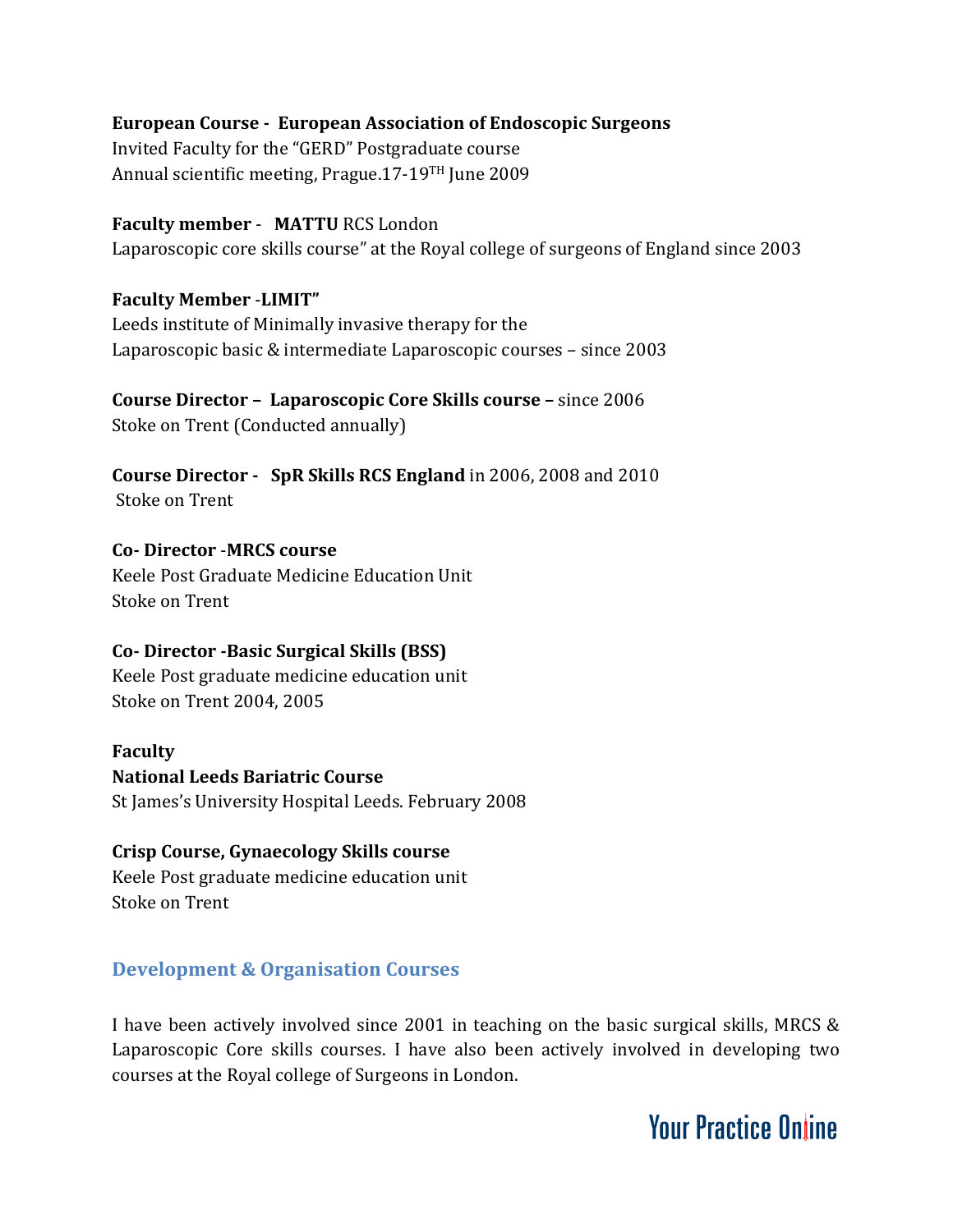#### **Laparoscopic Core skills (3 days)**

A three-day programme which was developed for the Royal college of Surgeons of England, London. I organised the first Pilot programme in UHNS, Stoke on Trent to cost the course in 2006, which was later rolled out across England & Wales.

#### **Laparoscopic Anastomosis Course** (Intermediate) - 2-day course

This course was designed to teach Laparoscopic suturing & intestinal anastomosis for Specialist Registrars. I organised this course for the SpR's in West-midlands, where they performed Laparoscopic Gastro-jejunal & small bowel anastomosis both with suturing and stapling techniques. This was arranged with industry and University Hospital support without any fees for our trainees in the region.

#### **Bariatric Course**

I convened for the first National Bariatric course along with another surgeon for trainees & consultant surgeons in the Royal College of Surgeons in London In September 2009. I was actively involved in the design & developmental process of this 2-day Bariatric essential course.

We organised the second course in April 2010 in RCS London.

### **Laparoscopic Skills Lab Establishment**

In 2007 I established the Laparoscopic Skills Lab with Eight Lap Stack systems and the monies were raised from the above courses. I conducted in Stoke-on-Trent along with help from industry & colleagues.

My experience in teaching & training since 2001 has helped me to understand the needs, the aims, the content and the structure of surgical course design. I have developed training exercises & methods taking into account the application of clinical operative skills into simulated activity. This experience has enabled me to design & develop new courses in Stoke-on-Trent, one of which is being delivered nationally in 2009 in the fields of Laparoscopic & Bariatric surgery.

#### **National**

**2007 - 2010** – National Council member ALS (Association of Laparoscopic Surgeons)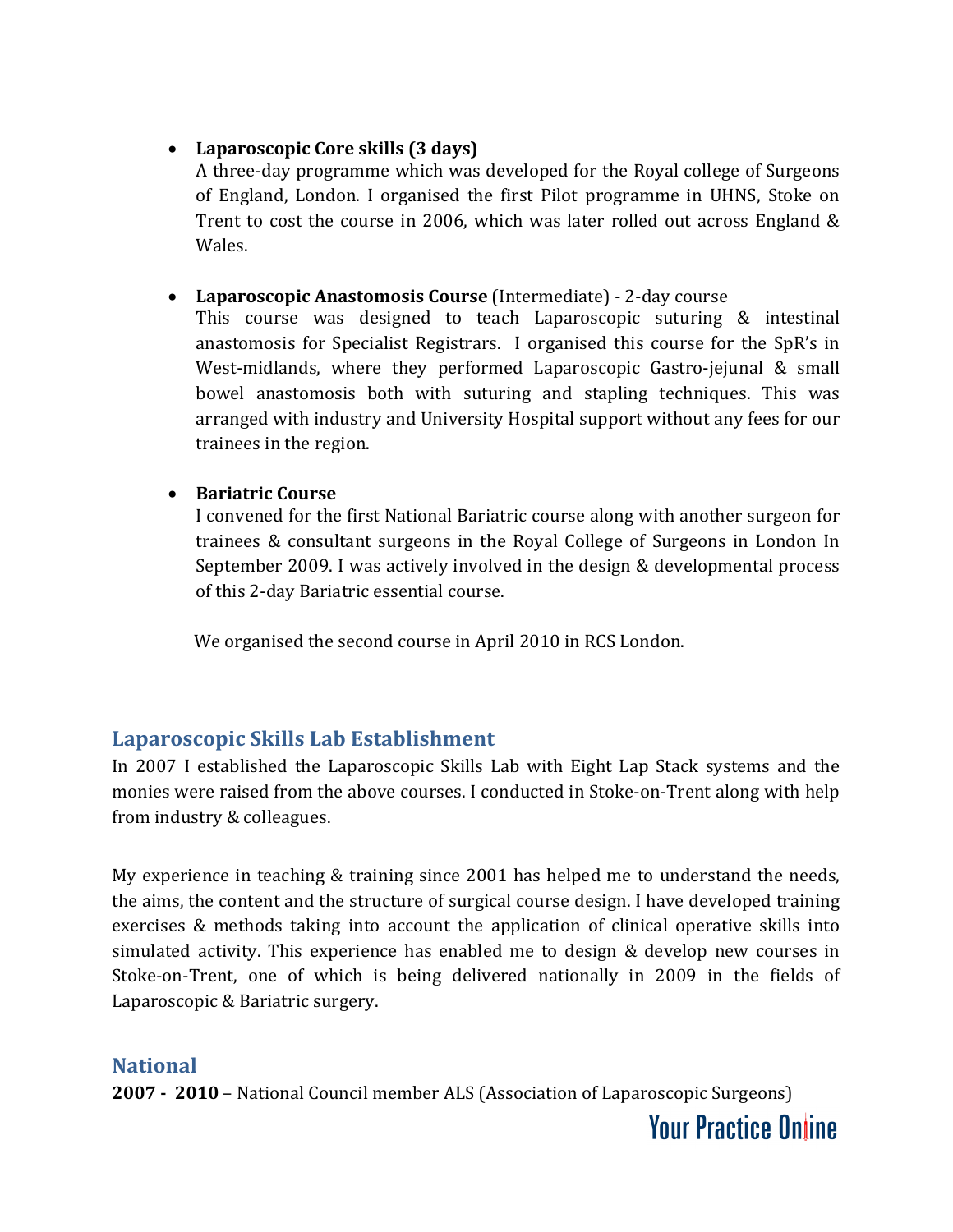**2010 -** Carried out the National UK Laparoscopic Equipment Survey on behalf of ALS (Association of Laparoscopic Surgeons) - in Public domain

**2010-12 –** Committee member -Published the National "Clinical Standards for Bariatric Surgery

**2014-15** – I carried out the national Bariatric Infrastructure Survey of all UK Bariatric centres - published on BOMSS website

**2014** – Ist "Keele Bariatric & Metabolic Surgery Symposium on Surgery for Diabetes"- with 8 international and 18 national expert faculty

**2015 –** 2nd "Keele Bariatric & Metabolic Surgery Symposium"- with 10 international & 20 national expert faculty

### **International Lectures/ High Profile Activities**

1. Betametasurg, Puna, India-International Live Bariatric Surgical Congress - June 2018

- Chairman and Moderator for Live Telecast of Bariatric Surgery
- **Live Operation Telecast of Mr Cheruvu's Operative Technique of Sleeve Gastrectomy**
- Lecture Video Analysis of Complications of Bariatric Surgery

2. British obesity and metabolic surgical society (BOMSS) annual conference-Telford, U.K-January 2018

- Chairperson for Bariatric and Metabolic Session
- Chairperson for Bariatric Commissioning, National Bariatric Surgical Registry, and Research Session
- Chairperson Surgical Free Paper Session
- Chairperson Council Prize Paper Session
- Lecture Consideration of Revisional Bariatric Surgery

3. Laprofit 8th International Conference and Live Workshop in Bariatric Surgery-Coimbatore, India - Nov 2017

- Chairperson Clinical Workshop- Indication for Bariatric Surgery
- Chairperson for Session on Diabetes Based Surgical Case Scenario
- Premier Invitational Lecture Weight Regain after Roux-Y Gastric Bypass- The Way Out
- **Live Surgical Demonstration - Laparoscopic Roux -Y Gastric Bypass-Mr Cheruvu's Operative Technique**